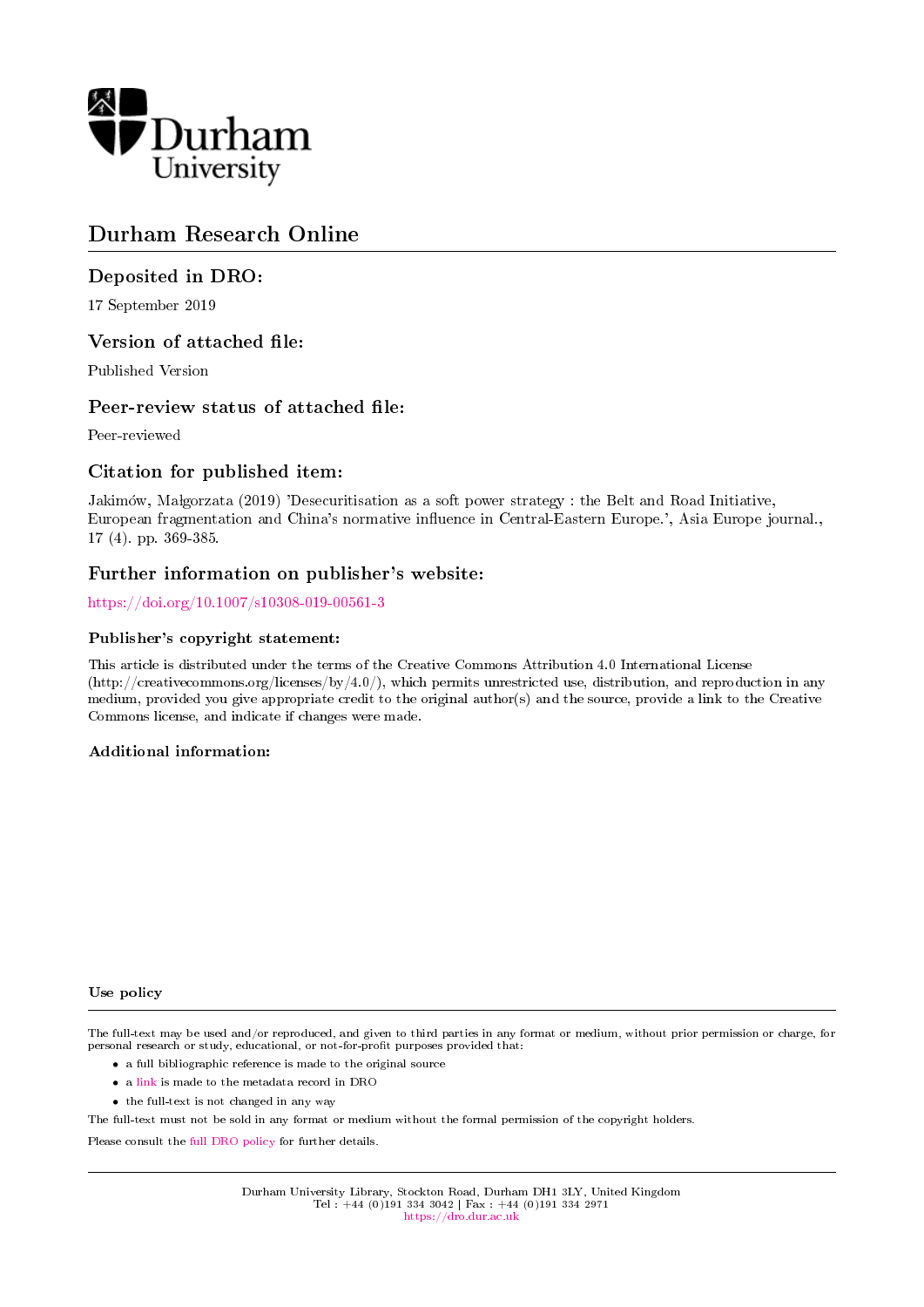

Desecuritisation as a soft power strategy: the Belt and Road Initiative, European fragmentation and China's normative influence in Central-Eastern Europe

### Małgorzata Jakimów<sup>1</sup>D

Published online: 13 September 2019 C The Author(s) 2019

### **Abstract**

While much discussion centres on economic properties and political challenges of implementing the China's Belt and Road Initiative (BRI), few studies investigate the subtle connections between the narratives of the BRI and the political transformations in the regions en route of the project. Through a critique of the Copenhagen School's theory of securitisation, this paper brings together the analysis of Chinese, Central-Eastern European (CEE) and the core EU governments' ideas and perceptions of the BRI and assesses what they mean for the future of the European Union's political and normative cohesion. This paper argues that the China-deployed desecuritised narratives of the BRI constitute an important soft power strategy of China in its engagement in Europe. The article illustrates how these desecuritised narratives are utilised and coproduced actively by countries of CEE with a political aim of negotiating their domestic interests with the EU's institutions, making the process of desecuritisation neither apolitical nor benign. As China-promoted desecuritisation is used instrumentally by the regional actors to present China as an economic, political and normative alternative to the EU, the article contributes to the understanding of China's desecuritisation as a soft power strategy, which is both forged through 'negative' language (Callahan, Politics 35(3-4):216–229, 2015) and is 'contingent' upon recipient audiences (Kavalski, Coop Confl 48(2):247–267, 2013). As a result, new regional dynamics emerge in the EU, which are driven by the populist turn and growing demand for Chinese investments in the European periphery, which China skilfully utilises through narratives of desecuritisation in order to boost its soft power strategy in the region.

Keywords Belt and Road  $\cdot 16+1 \cdot$  European Union  $\cdot$  Desecuritisation  $\cdot$  Soft power $\cdot$ Normative influence

 $\boxtimes$  Małgorzata Jakimów [m.j.jakimow@durham.ac.uk](mailto:m.j.jakimow@durham.ac.uk)

<sup>&</sup>lt;sup>1</sup> School of Government and International Affairs, University of Durham, Durham, UK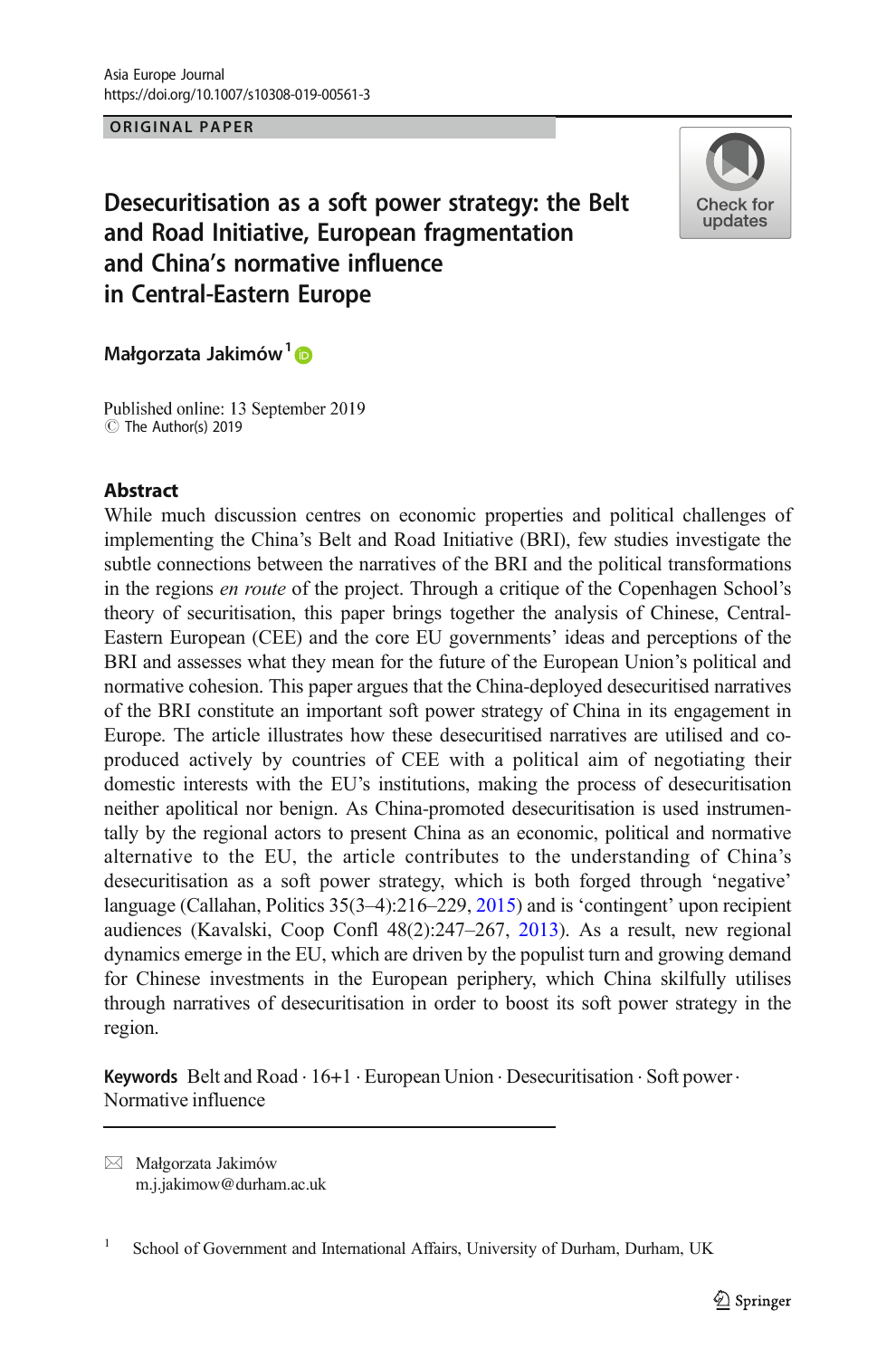In August 2017, the former German foreign affairs minister, Sigmar Gabriel, commented on the Chinese involvement in Central-Eastern Europe (CEE) as violating the principle of 'one Europe': 'If we do not succeed (…) in developing a single strategy towards China, then China will succeed in dividing Europe' (Gabriel quoted in Poggetti 2017). This remark comes at the time of a growing division on the European continent as to how the European Union (EU) should respond to the flow of China's investments through the Belt and Road Initiative (BRI), particularly in the light of the China's 'Made in China 2025' plan (EUCC 2017). The split seems to run between the so-called core European states, especially France and Germany, who, alongside the EU institutions, are increasingly critical of China's engagement in Europe, and much of the so-called European periphery, the countries of South, South-Eastern (SEE) and Central-Eastern Europe, who see the engagement as 'reviving' their economies. Among this European 'periphery', the 16+1 regional platform awakens the greatest controversy in Western European capitals (Kynge and Peel 2017). The 16+1 platform was created by China in 2012 mainly as a mechanism to facilitate the BRI implementation in the 16 CEE and SEE post-communist countries, 11 of which are EU member states and 5 of which are in some stage of the EU accession process.<sup>1</sup> The initiative has been perceived in security terms since its inception: China has been accused of a divisive 'checkbook' diplomacy (Le Corre 2016), and portrayed as undertaking 'authoritarian advance' by spreading its illiberal model in the region (Benner et al. 2018). The European Parliament Strategic Centre directly frames initiatives such as 16+1 as having 'potential to split the EU', because of China's 'parallel negotiations with regions, cities, private companies, EU institutions, member states and geographical groupings' (EPSC 2016: p. 8). The German press in particular has been critical of the project's geopolitical threat and its potential to erode European political unity due to the competition for Chinese investments (Gaspers 2016). However, while Western European countries and EU institutions see this engagement in security terms, the CEE states view it as a benign force bringing with it economic investments without political strings attached. This contrasting response to China's presence in CEE—one of the securitisation in the European core and the simultaneous desecuritisation in its periphery—is the point of departure for this article.

In this article, I argue that desecuritisation is a key strategy in China's soft power politics in the European region. I refer to the process of 'desecuritisation' rather than 'depoliticisation' of China because the narratives that convey it are clearly aimed at changing the pre-existing 'China threat' perceptions and render China a non-security issue.<sup>2</sup> By tracing how desecuritisation narratives are deployed, adopted and co-

<sup>&</sup>lt;sup>1</sup> These are Albania, Bosnia and Herzegovina, Bulgaria, Croatia, Czech Republic, Estonia, Hungary, Latvia, Lithuania, Macedonia, Montenegro, Poland, Romania, Serbia, Slovenia and Slovakia. While 16+1 region comprises of both CEE and SEE states, it is jointly referred to as CEE in Chinese publications, and in this article, I will adopt this convention for brevity purposes. In this article, I focus on the discussion of the Visegrad group countries (V4) mostly in section three, but some of the findings, particularly those stemming from the Chinese publications in section two, can be extended more widely to the entire 16+1 region

<sup>&</sup>lt;sup>2</sup> 'China threat' theory refers to a belief that China is a threatening state because of the perception of it as a major contestant of the current US-dominated world order, and a normative challenger to the West-promoted norms of democracy and human rights. It has been particularly presented as such since the Tiananmen massacre, as China was perceived as the one of the few remaining Communist states. The 'China threat' debate has been central to the realist debate on China rise and US-China competition and often relied on theories such as 'power transition' or 'successive state image' theory (see Jeffery 2009). China-promoted desecuritisation narratives discussed in this article are working precisely against such perceptions.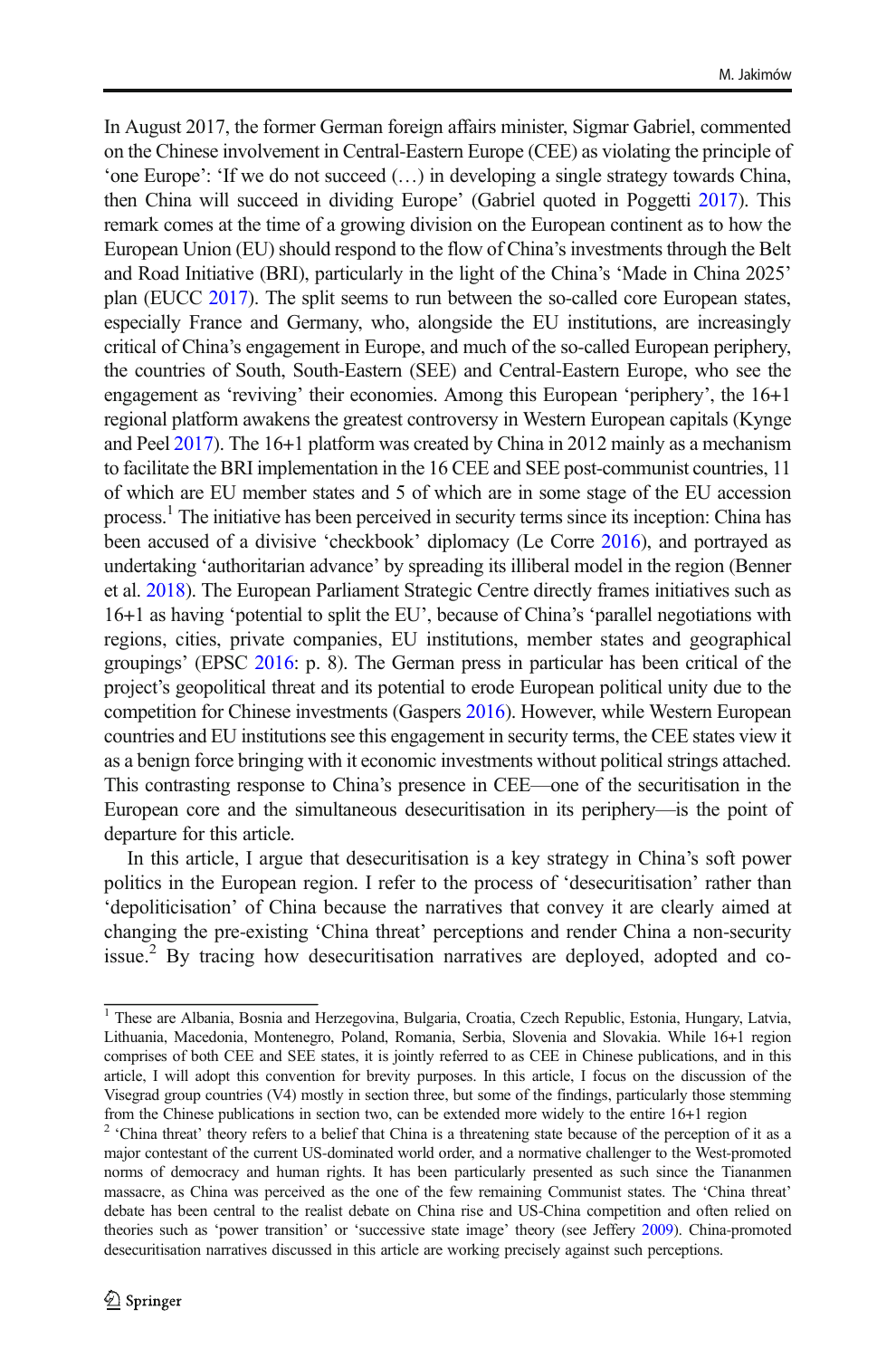produced in the CEE, this article reveals that the success of China's soft power strategy, and the attending ideational or normative influence that soft power brings in the region, is conditioned by the CEE states own agency in approaching China's desecuritisation. While desecuritisation enables the adoption of some 'China promoted norms', ultimately, the regional governments adopt them flexibly and pragmatically, and in order to secure political power at home or to improve their negotiating position with the EU institutions. The article therefore explains that while in the context of EU-China relations desecuritisation is indeed China's key soft power strategy, it is largely shaped by a specific dynamic between Europe's core and peripheral states, whereby the CEE states have more agency that it is usually portrayed.<sup>3</sup>

In order to understand the effectiveness and mechanism of desecuritisation, it needs to be properly contextualised within the particular regional dynamic. The case study of the CEE region is instructive in this respect as it shows that while China-projected ideas of the self are important, the receptiveness of the actors with whom China engages is crucial in the process of successfully deploying soft power through desecuritisation. Indeed, the desecuritisation process, just like its reverse, is produced intersubjectively, that is, it can only happen if the 'audience accepts it as such' (Buzan et al. 1998: p. 25). In the case of CEE, its contrasting response towards China, compared with that of the 'core' EU countries, needs to be contextualised within the historical East/West divide. The China-deployed desecuritisation engages with these dynamics and co-produces them. It is important to differentiate here between different parts of the 16+1 region. The political elites from the EU member states in the region, and particularly the Visegrad group countries (V4: Czech Republic, Hungary, Poland and Slovakia), tend to view the China-promoted desecuritised narratives and institutions of the BRI as useful tools in countering what they perceive to be Brussels' incursion into their sovereignty. Here, the adoption of China's desecuritisation narratives should therefore be understood within the wider rise of populism and nationalism, accompanied by the rhetoric of emancipation from the EU's political conditionality (or the so-called Brussels consensus). On the other hand, Balkan non-EU states tend to use the China's influence to negotiate faster integration into the EU and to demand greater EU assistance to the region (ex. Djukanovic quoted in Zuvela 2019). Therefore, desecuritisation is 'contingent' (Kavalski 2013), that is, it relies on co-production rather than on simple export of ideas.

Because of their obscure and interpretative nature, the desecuritisation narratives cannot be easily measured and need to be traced in speech acts and through interpretation of actions of particular political agents. This article traces narratives, behaviours and institutions, as they are formulated, expressed and enacted in government documents, official pronouncements and communiques in both the CEE states and in China. In order to trace the power relations and intentions underlying these texts, I used qualitative methods of contextualised text analysis best associated with the critical discourse analysis approach, whereby the texts are analysed in-depth and with attention paid to the particular vocabulary used and the way in which this vocabulary masks or

 $\frac{3}{3}$  The CEE states are often presented to be manipulated and controlled by more powerful states and political agents, lacking own will or agency. As the discussion in this article reveals, the Chinese authors perceived the CEE to be controlled by the EU and US (ex. Liu 2014; Long 2014), whereas the Western pundits largely perceive the CEE as blindly falling into the China-set honey traps of investments, apparently blind to the political string attached (ex. Hala 2018).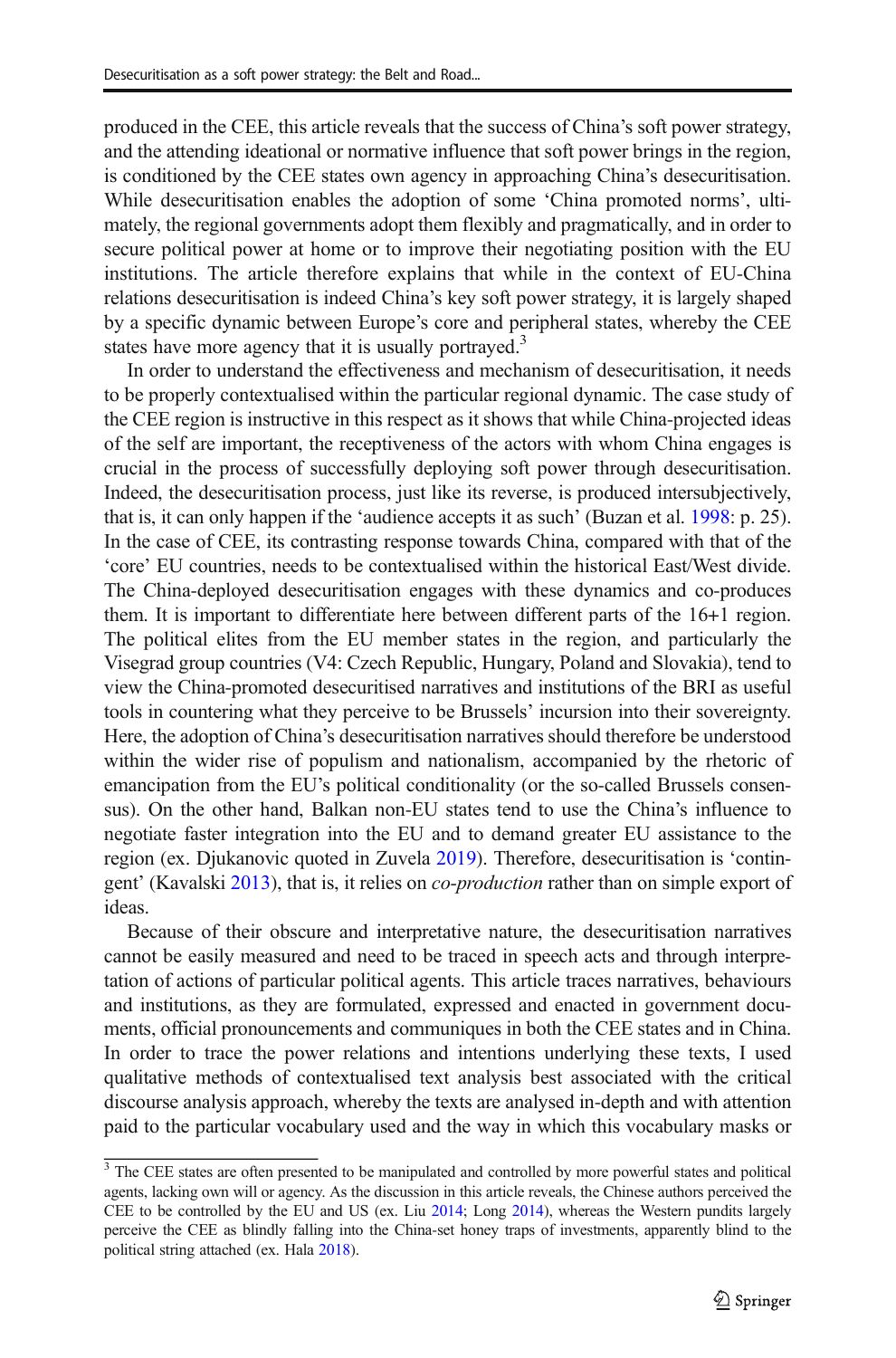conveys the power relations and political agendas in the contexts studied. I surveyed the main government speeches of high Chinese officials which related to the BRI deployment, particularly the main documents regarding the BRI produced by the Chinese government as well as speeches given by Xi Jinping and Li Keqiang in international fora. I also sought to identify the main speeches given by CEE politicians, but here, the selection was limited to only those speeches which were translated to English or available on internet. I identified several speeches in original regional languages (Polish, Czech and Serbian) but relied mostly on available translations when it comes to remaining countries in the region. A future in-depth study comparing speeches and official documents released by the regional governments could further complement this article's findings. Moreover, due to the space constraints, this article does not include the study of the media, the people-to-people, businesses and academic engagement with China in the CEE. The non-state actors' views are diverse and differ with regard to the treatment of China as 'security threat', with some perceiving China as a security threat while others not (Pavlićević 2018). While these views are important, studying the governmental approach is of utmost urgency because it translates directly into policy-making. However, while this article does not survey these wider epistemic communities, it does include the analysis of think tank and academic narratives in China. In the case of China, this level of analysis is more closely tied to the government, and the scholarly interpretations of the major official slogans and directives can help to analyse the governmental intentions and policies. This is so, because the slogans employed in the official speeches are often vague and require further interpretation, and it is the Chinese academics' role to 'look for patterns in order to add meaning to vague official declarations' (Callahan 2016: p. 228), contributing to China's policy-making.

The first section of the article contextualises it within the relevant theoretical literature on desecuritisation and soft power in China. The second section provides the discursive analysis of the Chinese sources, and reveals how the desecuritisation narratives are deployed and why they should be regarded as central instrument in China's BRI soft power strategy. At the same time, this section highlights the inherent contradictions within these narratives. In the third section, the article discusses the reception of the desecuritised portrayal of the BRI in CEE in order to show how the language of BRI is used by the countries in the region, elaborating on the co-produced nature of the Chinese soft power. In the concluding part, the article investigates the consequences of the adoption of the desecuritised narratives in CEE for the European normative cohesion, revealing the role of desecuritisation as a political instrument deepening EU fragmentation alongside the old and new regional fractures.

### Desecuritisation as a soft power strategy

The link between desecuritisation and soft power merits wider theoretical investigation. Currently, in critical security studies (CSS), there is little attention paid to how desecuritisation serves political agenda of states, and even less so, how it can serve as a tool of soft power politics. While the Copenhagen School's (CS) theory of securitisation concerns itself primarily with the political consequences of 'securitisation', which it treats as a 'negative' process (Buzan et al. 1998: p. 29), the 'desecuritisation' process is less carefully researched and automatically assumed to be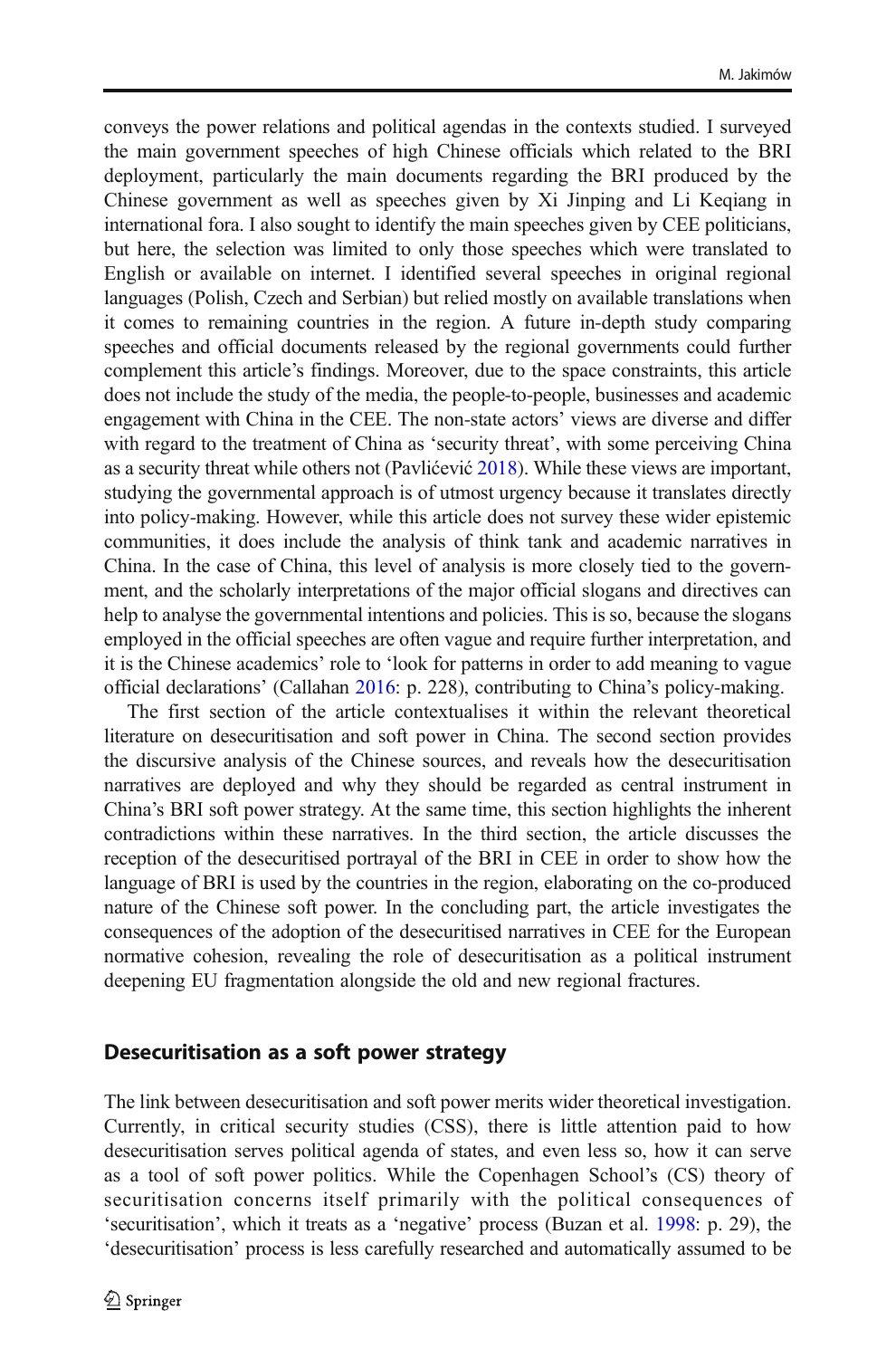'positive' (Cui and Li 2011). Securitisation produces a perception of an issue as an 'existential threat, requiring emergency measures', being a 'more extreme version of politicisation', because it frames 'the issue either as special kind of politics or as above politics' (Buzan et al. 1998: pp. 23–24). In contrast, desecuritisation is desired, because it returns the objects to 'the ordinary public sphere' process (Buzan et al. 1998: pp. 4, 29). However, this approach has been critiqued in CSS on the ground that it forgoes the political and normative implications of desecuritisation (Hansen 2012: pp. 527–528; Aradau 2004; Floyd 2015). Floyd noted that securitisation and desecuritisation can be both just and unjust, and neither should be seen as morally more favourable (Floyd 2015: p. 122). This article is concerned precisely with such political and normative consequences of desecuritisation. By tracing the way in which desecuritisation is deployed by China and then adopted in CEE, this article shows how desecuritisation is a political act of deploying soft power precisely because it makes political intentions and processes appear as 'natural' and 'neutral', normalising China's actions with the aim of convincing international audience of China's benevolence.

In order to explore how desecuritisation becomes a soft power strategy it is important to consider the issues of agency and intentionality behind both desecuritisation and soft power deployment. An important aspect of this process is the extent to which the securitising agent as well as the target audience of the action play part in the success of desecuritisation. Much of the literature sees China as undertaking various forms of desecuritisation as a response to securitisation moves, particularly by the US and its Asian neighbours (Biba 2014; Vuori 2018: pp. 127–128; Danner 2014); but the importance of pre-emptive desecuritisation has also been mentioned (Weaver 1995: p. 60; Bourbeau and Vuori 2015). Apart from desecuritisation, the reverse securitisation, that is a securitisation of the securitising actor back (Vuori 2018: p. 120), as well as counter-securitisation, that is resistance to securitisation (Topgyal 2016; Vuori 2011), can be answers to the securitisation moves. Most importantly, some argue that successful desecuritisation is only possible by nontalking (lack of speech acts), rather than presenting oneself as non-threatening in response to securitisation (Behnke 2006: p. 65). Indeed, it has been noted that China uses the strategy of non-securitisation, as a pre-emptive form of desecuritisation in relations with its neighbours in the Mekong River Delta (Biba 2014: p. 35). This paper presents a case study of desecuritisation as an active response to securitisation, rather than a pre-emptive move, and it builds on this literature by paying special attention to the role of the audience.

None of the above-mentioned literature directly discusses the role of securitisation or desecuritisation as the primary tool of soft power or the role of the audience in the shaping of desecuritisation. The concept of 'soft power' was originally employed to discuss how the state can exert power through language, culture and economy by attracting (rather than coercing via military means) others to the state's own ideas and visions (Nye 1990: p. 166).<sup>4</sup> The way in which soft power is deployed by China via

<sup>&</sup>lt;sup>4</sup> The concept of soft power has been contested and increasingly replaced by new ways of describing China's normative influence, such as normative power (Kavalski 2013; Pu 2012; Kerr 2015), sharp power (Walker and Ludwig 2017) and symbolic power (Vangeli 2018). The deeper engagement with these new approaches lies beyond the parameters of this paper. In this article, I primarily engage with the concept of soft power in the discussion of how China shapes others' preferences, because it is less-value laden than the notion of sharp power, and less determined to be about norms-transfer than the notion of normative or symbolic power.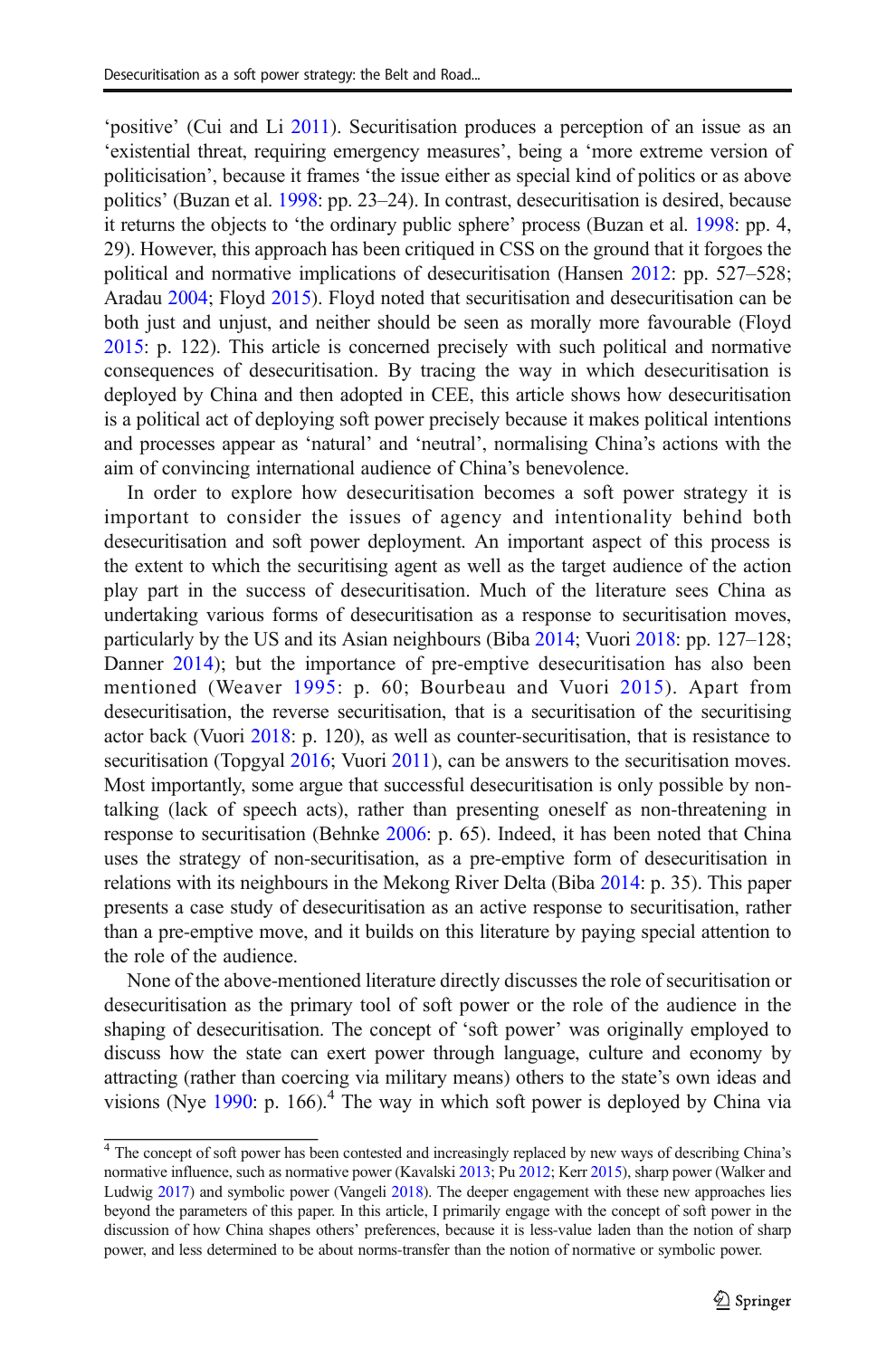language of desecuritisation is mentioned in some more recent works on soft power, taking identity and audience of the soft power discourses into account. Callahan, for instance, argues that soft power relies greatly on boundary-making between Self and Other (Callahan 2015: p. 219), meaning that China emphasises its 'difference' as the very strategy of soft power, targeting the recipient audiences' identity and interests. For instance, China emphasises the civility of its peaceful rise as opposed to the past bloody colonial conquests of the Western states when dealing with African or South-East Asian countries. This emphasising of China's difference is a way to exert 'soft power', a strategy which Callahan calls 'negative soft power' (Callahan 2015). Such 'negative soft power' is employed in China's promotion of the BRI, which combines the claims of China's benevolence (compared with the West) and its non-interference in domestic affairs (compared with the Washington consensus conditionality) (Breslin 2011; Vangeli 2018). 'Negative soft power' is therefore built through the language of desecuritisation. Yet, this power would only be effective if the recipients buy into the desecuritised narratives. When discussing the effectiveness of China' soft power, the importance of the recipients' context, which Kavalski dubs 'contingency' (Kavalski 2013), has to be further investigated. There are limited studies on how China's desecuritisation is shaped by the receipting audiences. Biba (2014), for instance, portrays desecuritisation as a very much China-controlled process, whereby China's self-portrayal as a co-operative and good-willed actor is often met with resigned acceptance (Biba 2014: p. 36). The rest of this article explores whether the agency of the recipient audience of desecuritisation matters in its success, and whether it can indeed co-produce or resist desecuritisation.

### China's desecuritisation narratives and their contradictions

The way in which the soft power strategy of desecuritisation is exerted in practice can be traced in China's narrative on the BRI. In these narratives, desecuritisation is achieved through what is not uttered, rather than what is actually said. In Xi Jinping's various addresses promoting the BRI, he emphasises economy, culture and noninterference as key aspects of the BRI, redirecting attention from norms, politics, and international dependencies (respectively) which are often seen as true consequences of China's 'go global' policy, and the basis of the growing European perceptions of 'China threat' (see ex. Godement et al. 2011; Benner et al. 2018). In the 2015 Boao speech, for instance, Xi emphasised the importance of mutual respect for South East Asian countries' 'social system and development paths of their own choice' (Xi 2015), emphasising national sovereignty, not the potential consequences of China's influence in the region. Similarly, in the crucial BRI document 'Vision and Actions on Jointly Building Silk Road Economic Belt and 21-st Century Maritime Silk Road' (NDRC 2015) any reference to the BRI as a geopolitical project is omitted, and, as with other documents, the BRI is portrayed in a depoliticised language of economic development and cultural exchanges. A similar way of talking about the BRI was re-emphasised at the 2017 Beijing BRI Forum speech, where Xi highlighted the economic investments and cultural exchanges as the core of the BRI projects: these are to bring 'peace and cooperation', 'openness and inclusiveness', 'mutual learning' and 'mutual benefit' and foster 'a new type of international relations featuring win-win cooperation' (Xi 2017).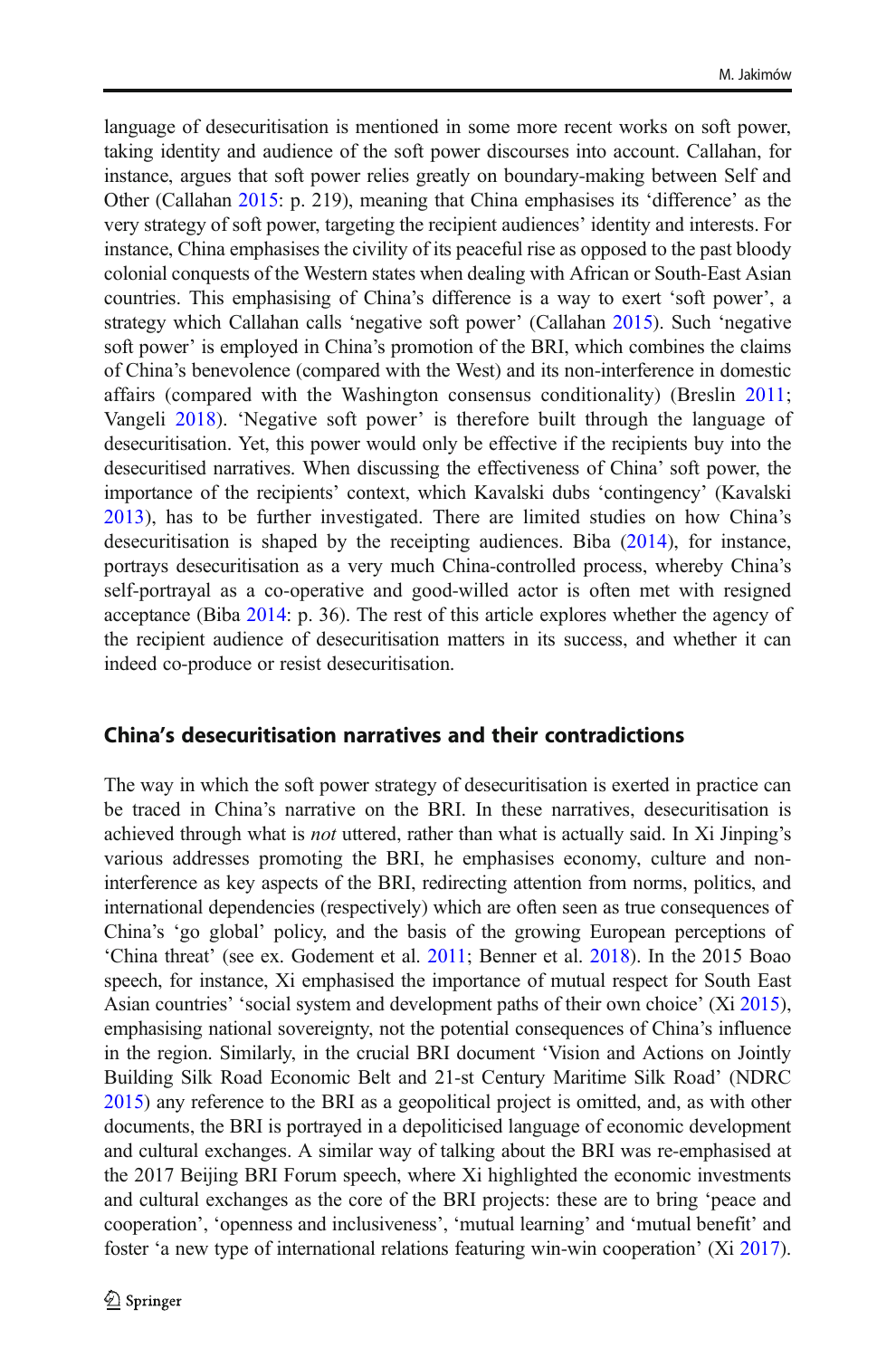Implicitly by 'new' Xi means here 'less aggressive' than the former Western forms of globalisation. Here, desecuritisation is achieved by presenting China's engagement as focused on economic projects or cultural exchanges, and adhering to the principle of non-interference, clearly contrasting it with the political or normative influence characterising 'Western' globalisation project.

In the context of Chinese investments in Europe, China has effectively created a narrative of China as 'rescuer' and its investments as 'reviving' Europe: a narrative that since the Greek debt crisis and the south European austerity programmes are gaining traction in the EU's periphery (Zhang and Trigkas 2015; Shi 2014). In this context, the BRI has similarly been portrayed in a desecuritised, Europe-friendly way: as helping to revive Europe economically and preserve its unity because the economic investments can ease internal tensions between the EU's core and periphery (MOFA 2015). Chinese leaders have long and vocally supported EU's unity, stability and prosperity, a commitment recently re-emphasised by the Chinese Foreign Affairs Minister Wang Yi (Xinhua 2017). The view that Europe's collapse or the rise of populism and nationalism are detrimental to China's interests is also shared by Chinese academics and pundits (ex. Liu and Chen 2017).

The Chinese official government-level approach towards the particular grouping of 16 CEE countries builds on these desecuritised narratives of the BRI. In his 2017 16+1 summit speech, the Chinese premier Li Keqiang emphasised the place of 16+1 platform not as a competition undermining the EU institutions, but rather as a 'stability response' to the 'uncertainty of international situation' and 'an important component and beneficial complement to the China-Europe relations' (Li 2017). This language is clearly aimed at addressing the growing securitisation of 16+1 among the core European states. Similarly, president Xi Jinping has now made it a tradition to produce op-eds directed at a wider public prior to his official visits to the CEE countries. In these op-eds, Xi emphasises the close cultural exchanges and admiration for national developments and heroic achievements of the CEE countries, buttressing nationalistic feelings (ex. Xi 2016). These op-eds and speeches, emphasising cultural and historic achievements and economic pragmatism as the foundation of mutual relations, are clearly aimed at creating a friendly and benign portrayal of China and its intentions, and desecuritising it in the eyes of the wider public and politicians alike by strengthening national sentiments and addressing the post-colonial insecurities of newly independent states.

Yet, while most academic and think tank publications from China tend to maintain a similar, desecuritised view of the BRI implementation in Europe, they expand on the meaning of many official statements and policies revealing inconsistencies in China's desecuritised vision of the BRI. Similarly to the official approach, they emphasise how China's engagement in CEE is improving EU-China relations and helping EU's unity (Jia 2013; Liu 2014; Long 2014). The engagement with the CEE regional institutionbuilding through the 16+1 platform is presented not as a competition to the EU, but as a necessity, given the region's diversity and internal divisions (Xu 2013; Long 2016). However, at the same time, Chinese authors treat the CEE region as somehow separate from the EU: as a post-colonial space suspended between Russia and the EU, manipulated by Western media, and only recently 'Westernised' (Liu 2014; Long 2014). In this context, the core EU countries' reactions to China's engagement in CEE are seen as 'envious and alarmist' (*caiji jingti*) and dictated by their desire to control the region (Long 2014). A different choice of political and economic path of development to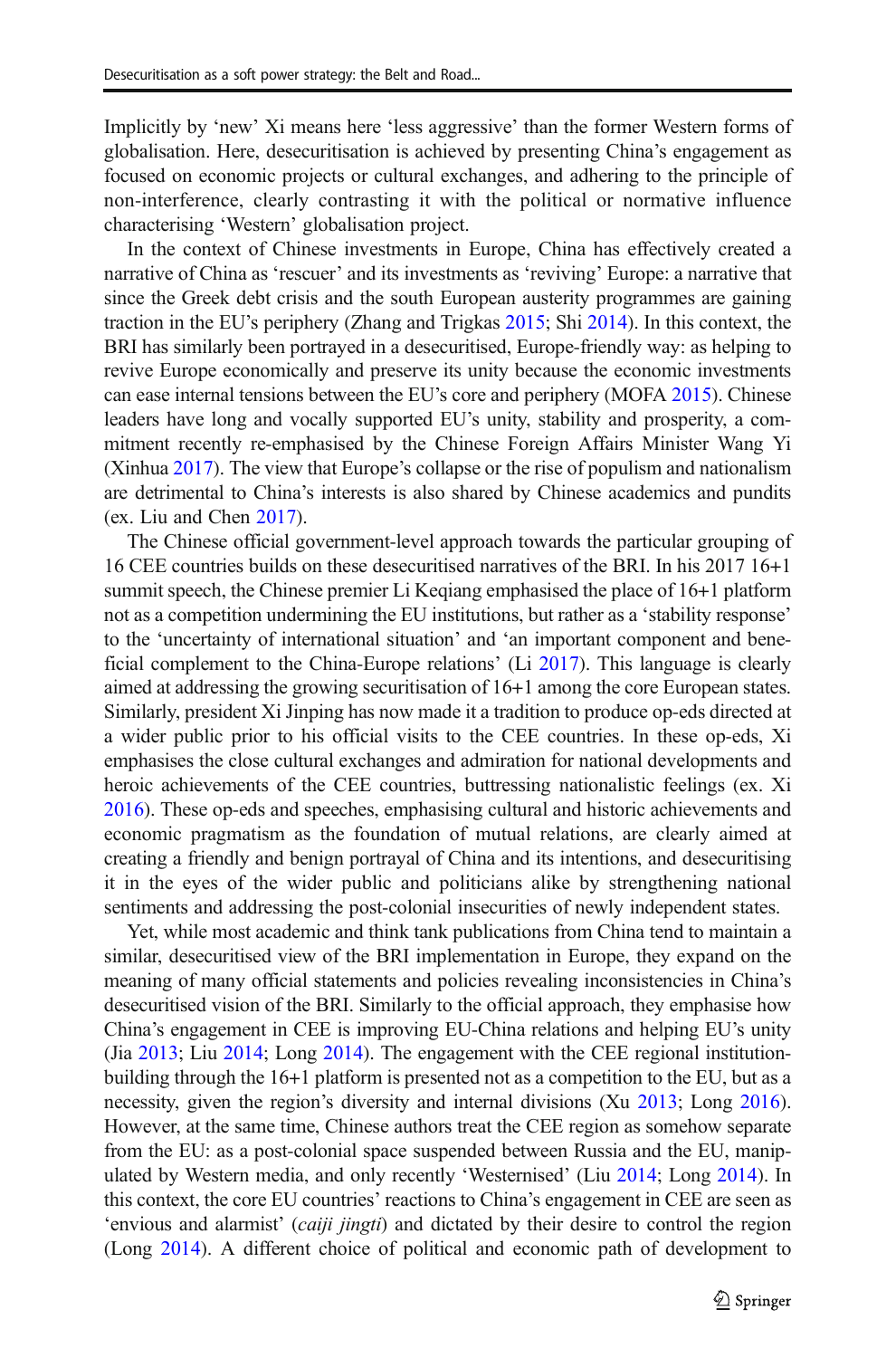China after 1989 is also interpreted as a consequence of the Western hegemony, rather than a sovereign, domestic choice.<sup>5</sup> This adoption of such Brussels' dictum led CEE countries to erroneously treat 'human rights as more important than sovereignty' (renquan gaoyu zhuquan) in their domestic politics and approach towards China (Long 2014). Finally, while the academic and think tank publications stick to the official line and treat China-CEE relations as economically-motivated and pragmatic (Xu 2013), they recognise them primarily as 'testing grounds' (shiyantian) for Chinese products and strategies before entering Western European markets (Liu 2014; Long 2016). This makes the CEE a crucial battlefield for improving China's image and building its soft power, as the successful implementation of the BRI projects can change the EU's 'over-sensitive and biased' (mingan he pianmian) perception of China (Xu 2013). This approach reveals the recognition of the importance of CEE in the deployment of China's soft power by exploitation of the EU's core-periphery differences, rather than by contributing to its unity.

The recognition of the region as a key target area for the deployment of China's soft power is particularly visible when the views on China's engagement in the region are compared over the period prior to and after 2015. After 2015, in the context of rising populism, refugee crisis and Brexit in Europe, seen as emblematic of a growing European fragmentation and re-nationalisation, the publications indicate a growing assertiveness of China via-a-vis Brussels in its dealings with the region, as well as a clearer normative drive behind the engagement. Following these developments, China's relationship with the region is undergoing 'an epic shift', based on the new China's 'two-legged policy' (liangtiaotui), which relies on increasing the bilateral relations with particular states, rather than continuing to deal with the 16+1 region through the framework of EU-China relations (Liu and Golik 2016: p. 118). In this context, the EU is increasingly perceived as an unfriendly force: it is seen to be piling 'hidden obstacles' in a 'Cold War' fashion to regional cooperation with China, such as control of public debt and financial deficit of the CEE member states, preventing China from purchasing their debt bonds (Long 2016: p. 9). CEE once again is understood as a post-colonial space, but now, the academics praise the growing assertiveness of the countries such as Serbia or Poland towards Brussels. They note that these countries are increasing their engagement with non-EU countries, such as China, as a consequence of 'grabbing space for autonomy' from the EU (Long 2016: p. 9; Liu 2016). While these authors see European fragmentation as potentially detrimental to the BRI project in the EU, because it can lead to increased protectionism of domestic markets (Liu and Chen 2017: p. 30), China can turn this situation to its advantage: the political fragmentation and populist turmoil in Europe can create space for China to 'transmit its core values' (chuanbo Zhongguo kexinjiazhiguan), by 'realising China's way' (tixian Zhongguo daolu) and attracting countries by 'showcasing the superiority of the Chinese system' (Zhongguo zhidu youyuexing) as opposed to the 'bad West's' (Xifang bu liang) neoliberal values which in the era of populism have been turned 'upside down' (Liu and Chen 2017: p. 35). The way to counter the 'negative narratives on China' coming from the EU and US in the region is by creating think tanks and people-to-people exchanges in order to divert the public opinion in CEE into a more 'objective and just'

<sup>5</sup> For more details, also see another analysis of Chinese think-tanks by Kaczmarski and Jakóbowski 2015.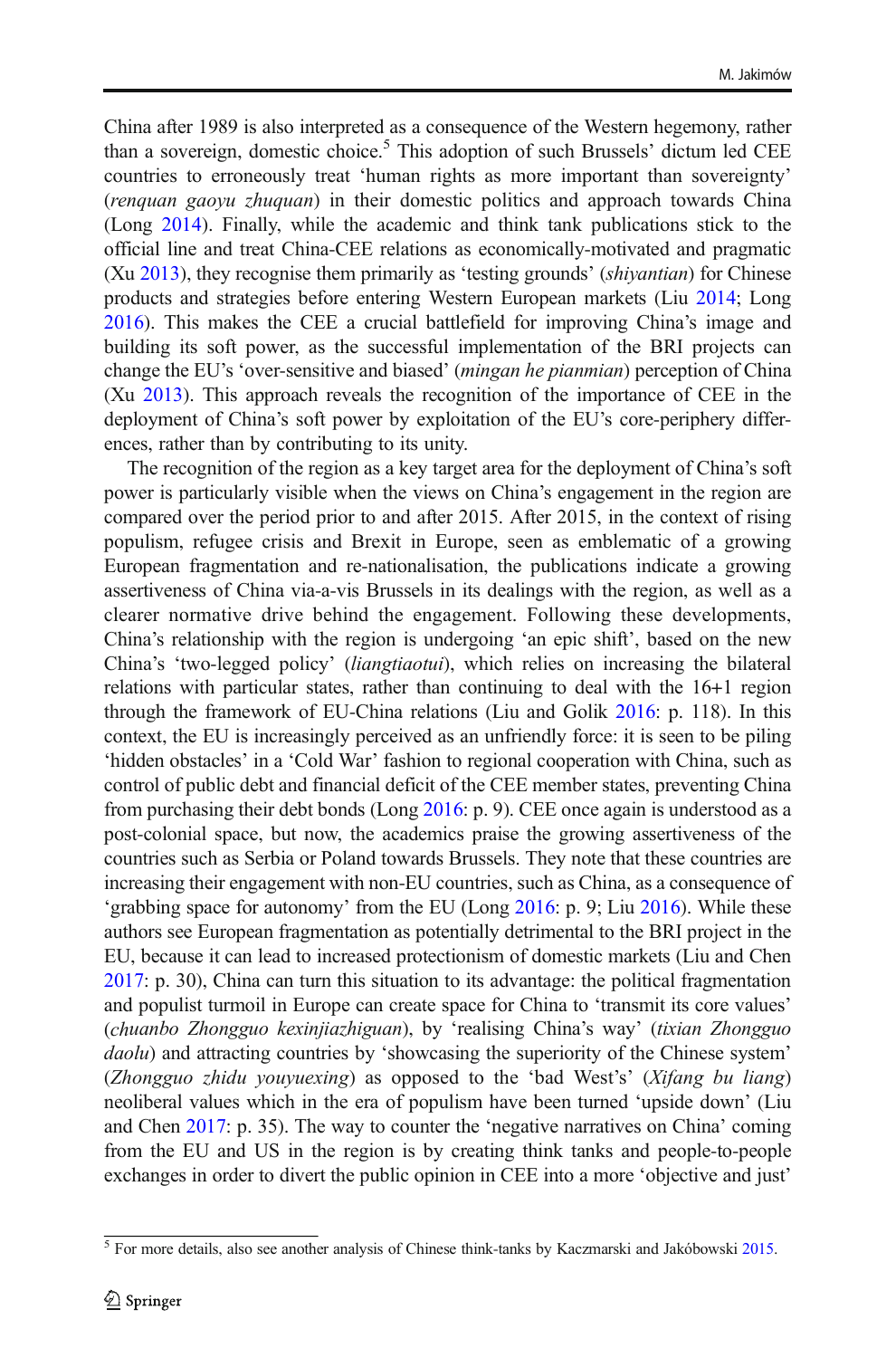direction (keguan gongzhen de fangxiang) (Long 2016: p. 10): that of desecuritised China image.

The above Chinese perspectives of the region tell us much not only about the inconsistencies in the desecuritised portrayal of the BRI and the use of such image as a soft power tool, but also about how China engages with and co-produces regional dynamics for its own ends. While the official narratives desecuritise China's BRI presence in CEE by portraying it as Europe-friendly, and mainly centred on economic and cultural exchanges, the academic publications reveal that China's objectives behind its engagement with the region are deeply strategic, if not normative, and in order to meet these objectives China aims to increase its soft power in the region. This, as the analysis has shown, is best achieved through desecuritisation narratives. In its deployment of these narratives, China learns from the context of the countries which are to participate in the BRI, and adapts its strategies and language accordingly to that context. Here, China employs the negative soft power strategy achieved through counter-securitisation of Western Europe. This strategy invokes, what I call, a community of 'shared disenchantment' (rather than 'shared destiny'), which builds on decadeslong Third World alignment rhetoric of sharing in other countries postcolonial struggles (Van Ness 1995: p. 195; Kowalski 2017). In this rhetoric China portrays itself as a friend in a struggle against the common enemy encroaching on vulnerable countries' sovereignty. The language emphasising economy (rather than politics), culture (rather than norms), and sovereignty (rather than supranational commitments), alongside such negative soft power counter-securitisation serves to desecuritise China and achieve a successful soft power engagement.

### Central-Eastern Europe: co-producing China's desecuritisation

The 16+1 platform was established shortly before the BRI was first announced in order to assist with the implementation of the project in the CEE. This process started with the establishment of various direct train links between China and the region and the promise of Chinese investments in infrastructure projects. In comparison to the rest of EU, in years 2010–15 the CEE countries were in receipt of only about 5.78% of China's Foreign Direct Investments to the EU (Pepe 2017: p. 5) and the regional governments have hoped that the 16+1 platform would help to attract such investments, redress the trade imbalance, and help the CEE companies enter the Chinese market. However, these expectations have still not materialised (Matura 2019). Moreover, instead of decreasing the 'China threat' perception in Western Europe, 16+1 became a source of increasing insecurity about China's intentions among the 'core' EU states. Yet, despite such reluctance towards the project and the limited tangible outcomes of the BRI investments in the region so far, the CEE governments have gladly embraced and echoed the upbeat and desecuritised narrative of Chinese engagement in the region. The question is therefore why these countries not only succumb to China's desecuritised portrayal of the BRI, but also actively co-produce it? To what degree is this a result of the deliberate China's soft power strategy in the region, as described in the previous section, and to what extent a result of the CEE states' own agency?

The main discursive tool of promoting the BRI is encapsulated in the language of desecuritisation as presented in the previous section. The CEE governments keenly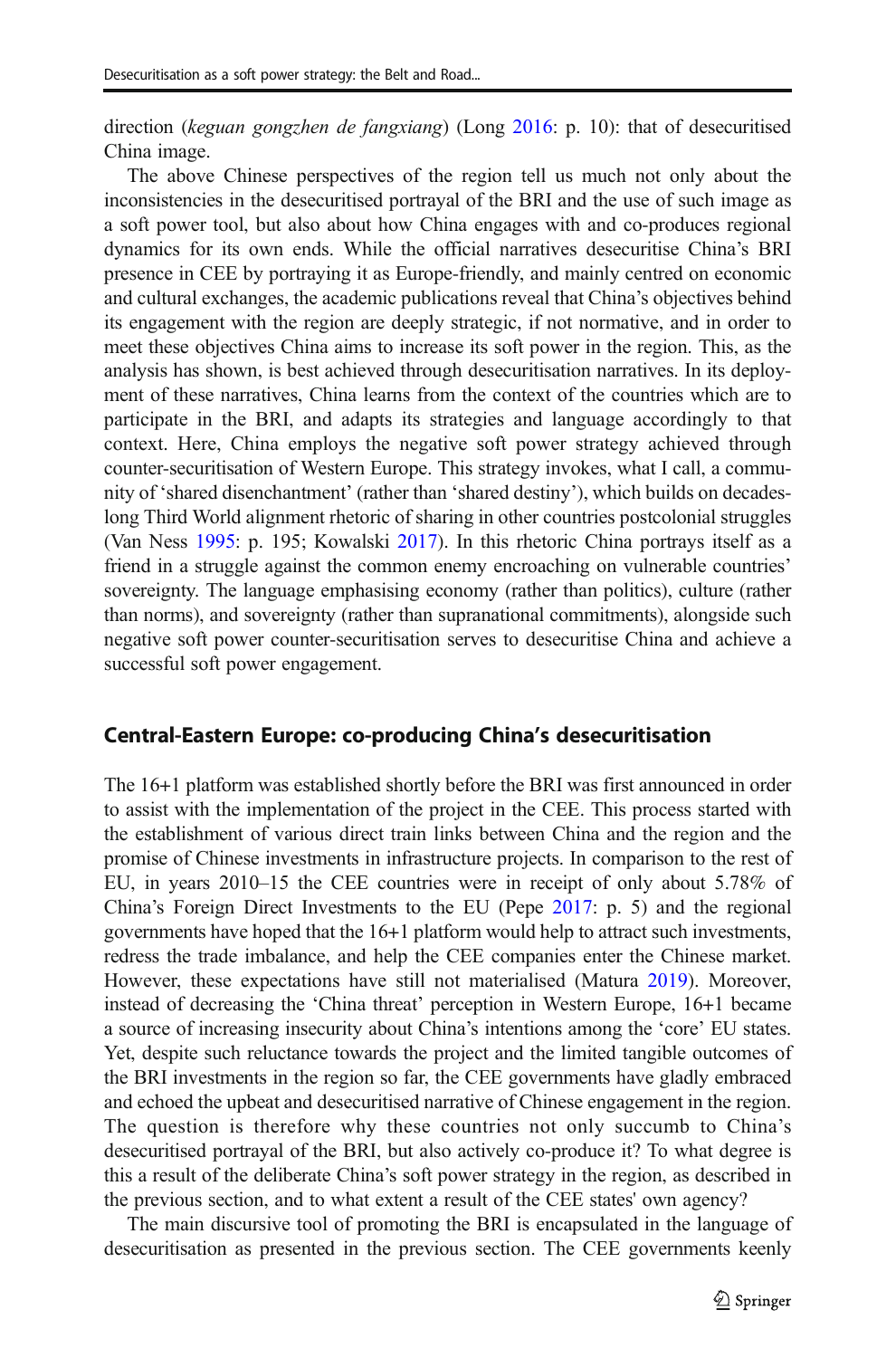adopt this exact language. The 2018 National Endowment for Democracy report reveals that high-profile politicians from Czech Republic (such as Milos Zeman and Bohuslav Sobotka), Hungary (Peter Szijjarto and Victor Orban) and Slovakia (Ivan Gasparovic and Robert Fico) have spoken overwhelmingly positively on China, and that this attitude coincided with the inception of the BRI (Karásková et al. 2018). The CEE politicians echo China's narratives by focusing on economic growth (while ignoring political consequences) that would come with investments and infrastructure projects, present the BRI projects as important for the CEE states' own modernisation, and emphasise 'cultural and scientific exchanges' which account for the 'humanism' of China-CEE relations (see Karásková et al. 2018; Kancelaria Prezydenta 2015; Radio Televizija Srbije 2017). As such language becomes 'a new common sense', it justifies the prioritisation of economy, cultural specificity and national sovereignty over common EU norms, such as those regarding human rights and democratic accountability. By doing so, the governments are actively co-producing China's soft power strategy of desecuritisation, allowing new normative and ideational influences.

But this desecuritisation is only possible, because it is conflated with the governments' own political aims. This is particularly visible in the case of the recent retreat from the EU's common approach to human rights in China. Some CEE governments, particularly the V4 states, have either blocked statements criticising China in EU meetings (Reuters 2017) or have on numerous occasions been vocal on the need to withdraw from 'criticising China over its human rights record'. In 2016 interview for the Chinese CCTV station, Czech president Milos Zeman reflected on his country's past approach to human rights in China, which had been one of the most critical in the EU (Fox and Godement 2009: p. 5), as a result of the former government's submissiveness 'to the pressure from the US and EU', and therefore erroneous. He then contrasted it with the transformed attitude of the new Czech administration: 'Now we are again an independent country, and we formulate a foreign policy which is based on our own national interest [and] we do not interfere with the internal affairs of any other country' (Zeman quoted in CCTV 2016). Likewise, in the 2016 'China-CEE Political Parties Dialogue' speech, Hungary's prime minister Victor Orban referred to China's engagement in the CEE as one of 'mutual respect' and 'mutual learning', which as he emphasised was quite unlike the 'Western way of thinking', which 'expects other regions of the world to embrace its international doctrines' because it thinks that it 'represents a superior ideal and culture'. In contrast, 'Hungarian people' believe that 'each house has its own customs, (…) each nation its own character, and that this is embodied in specific and unique political systems' and this is the spirit with which 'we look upon the Chinese political system' (Orban 2016). Similarly, in 2016 during the Parliamentary-established Day of Asia-Pacific, Polish foreign affairs vice-minister Jan Parys rejected the right of the Western states to criticise human rights issues in China: a declaration that was praised by the Chinese diplomats present at the meeting as an example of 'non-interference in the internal Chinese affairs' (Parys quoted in Tok FM 2016). The changing attitudes towards the Dalai Lama visits to the region, with countries withdrawing from meeting the Dalai Lama since the establishment of 16+1 platform<sup>6</sup> are also an extension of this new attitude towards human rights. The above cases highlight that while economic favours from China are certainly a motivation here,

 $6$  For examples and details see for instance Sebok  $2016$  and Kaczmarski et al.  $2015$ .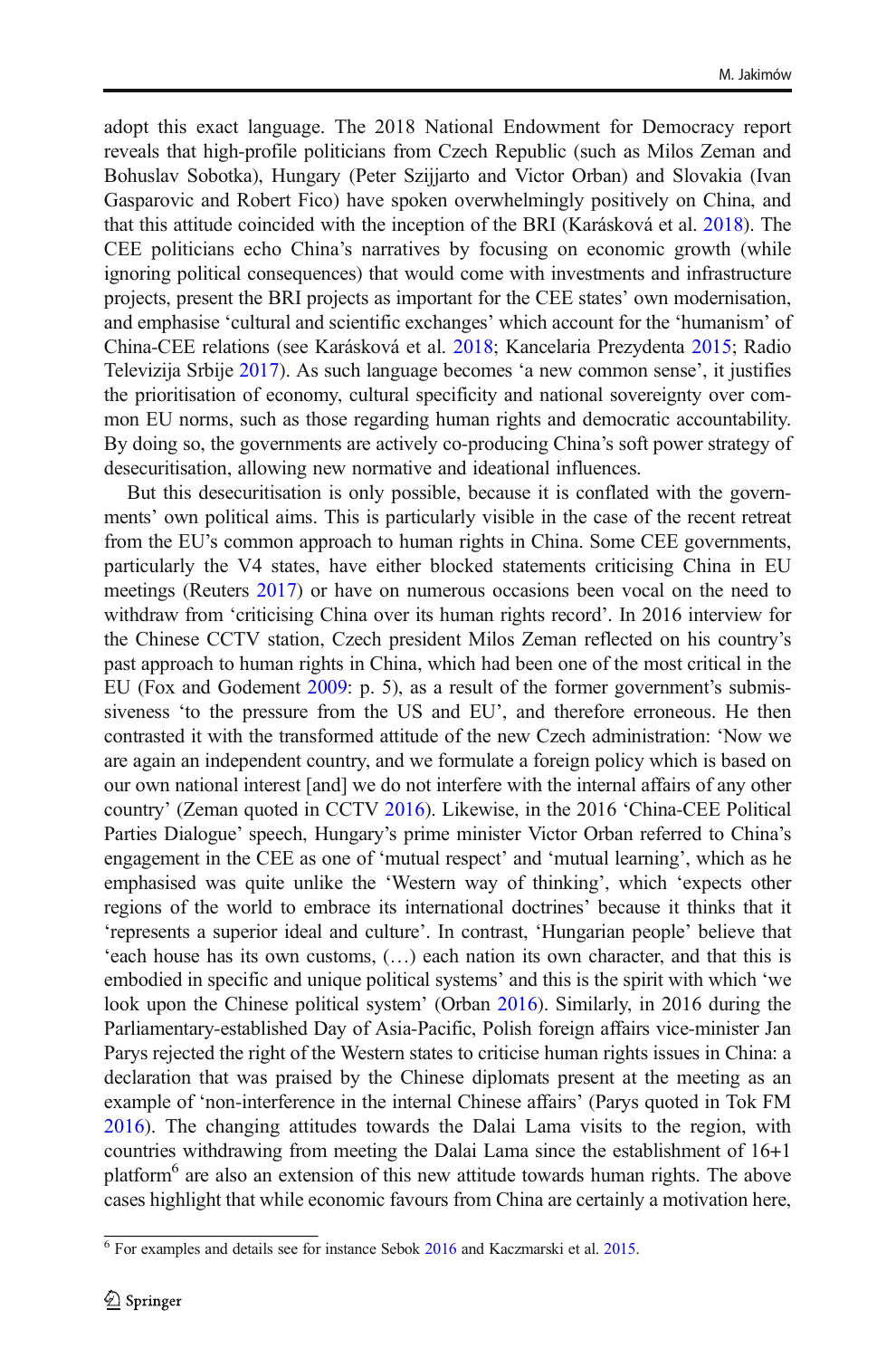the countries are also keen to tie the desecuritised 'non-interference' approach to their own political aims of boosting domestic popularity by employing the language of nationalism and emancipation from Brussels.

This attitude is not reserved to the issues concerning EU's common policy towards human rights only; it also targets EU's common trade policy. In 2016, Hungary supported recognition of China as Market Economy, despite the EU's decision not to grant China that status. This was announced by the Hungarian trade minister Peter Szijjarto in the following words:

We think that China must be provided with the "Market Economy" status. (…) We understand European countries are eager to build economic and trade cooperation with China. (…) And this cooperation must be built on mutual respect and mutual trust. (Szijjarto quoted in Wu 2016)

Here, Hungary speaks out against common EU policy by directly employing the Chinese desecuritised language of the BRI promotion: that of 'mutual respect' and 'mutual trust'.

The adoption of the language of desecuritisation can result in a normative influence in the region, as it helps to replace the previously coveted values of liberal democracy and human rights with China-promoted norms of state sovereignty, economic pragmatism and even authoritarianism, as it forces the countries to revaluate the past ideological differences over the legacy of Communism and even to question their post-1989 choice of liberal democracy. Some governments claim that Chinese communism should not be criticised because it is 'of a different type'. In October 2016, during the previously mentioned Parliamentary-established Day of Asia-Pacific, Polish viceminister of foreign affairs, Jan Parys, announced China as a formally 'post-communist' country. According to him, this is because 'Chinese government has dealt with Communism more decisively than [we did] in Poland. Some communist leaders [in China] actually lost their lives' (Parys, quoted in Tok FM 2016). In order to justify its cosy relationship with the world's foremost communist state to its domestic audience, the Law and Justice government is quick to justify such announcements by turning its criticism to the Western states: Jan Parys bashed Western countries for the feeling of superiority of liberalism and free market economy, which Poland 'does not wish to partake in' (Parys, quoted in Tok FM 2016). Hungarian prime minister goes even further in its reappraisal of Chinese communism, questioning his country's own choice of liberal democracy. In the 2014 Victor Orban's speech at the XXV. Bálványos Free Summer University and Youth Camp in Hungary, he contrasted China's development model (alongside that of Russia and other authoritarian states), as an alternative choice for Hungary:

Today, the stars of international analyses are Singapore, China, India, Turkey, Russia. And I believe that our political community rightly anticipated this challenge. (…) We are searching for (and we are doing our best to find ways of parting with Western European dogmas, making ourselves independent from them) the form of organizing a community, that is capable of making us competitive in this great world-race. (…) In order to be able to do this (…), we needed to courageously state (…) that a democracy is not necessarily liberal. Just because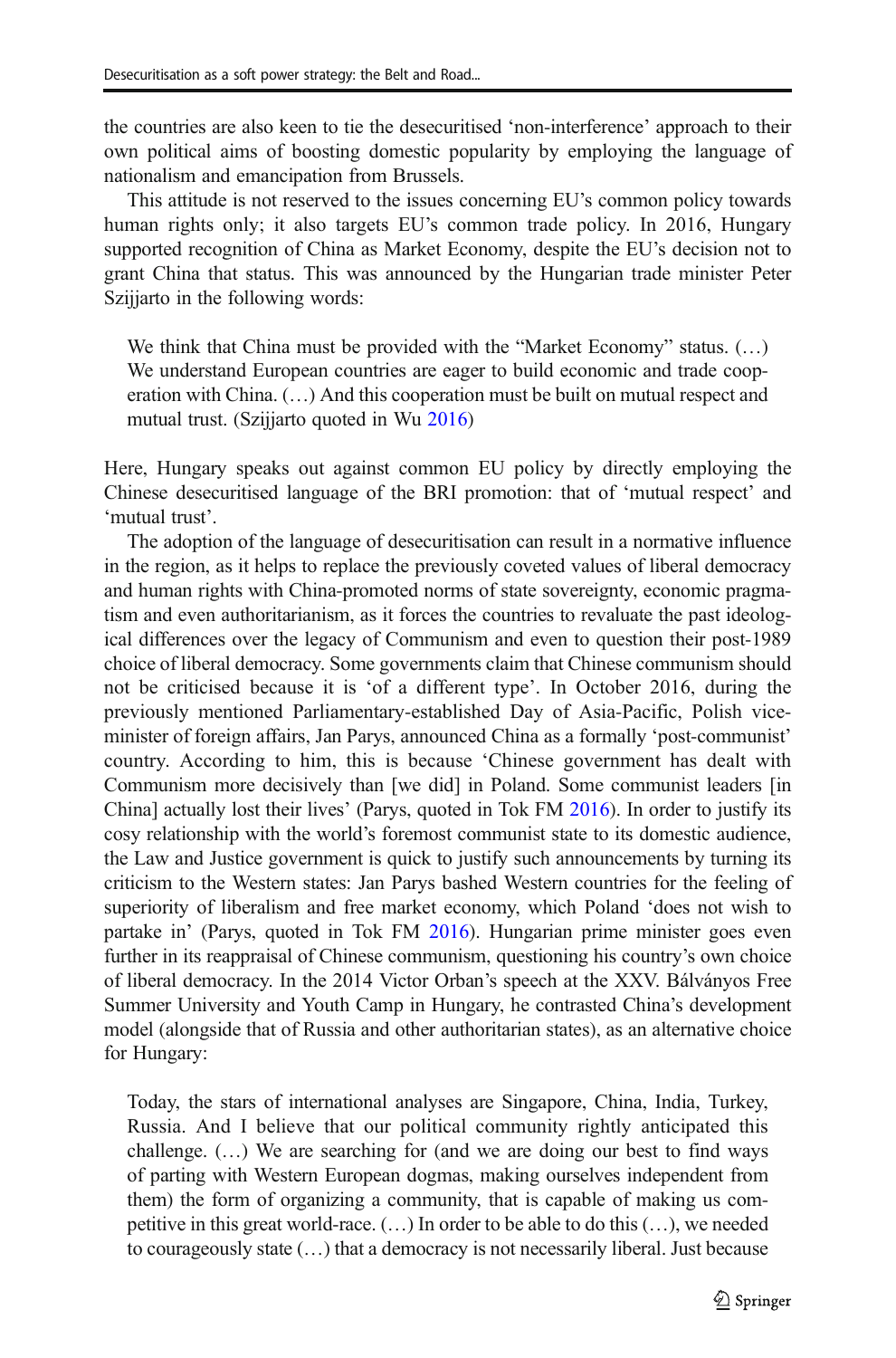something is not liberal, it still can be a democracy. Moreover, it could be and needed to be expressed, that probably societies founded upon the principle of the liberal way to organize a state will not be able to sustain their worldcompetitiveness in the following years, and more likely they will suffer a setback, unless they will be able to substantially reform themselves (Orban 2014).

These words come from a man who in 1980s led Hungarian opposition in their fight against the Communist regime. Clearly, as is the case with Poland, China is presented as an alternative to the Western political model, and the appraisal of Chinese version of communism is aimed at criticising the EU's Western member-states, therefore it adopts and relies on China's 'negative soft power' strategy for the domestic political ends of the regional governments.

The examples above illustrate that by adopting the China-promoted desecuritised language of the BRI as a 'new normal', some CEE countries participate actively in China's soft power strategy in the region at expense of the common EU norms. However, the key factor shaping such response is these governments' relations with Brussels and their attitudes to the EU, rather than an intrinsic attractiveness of Chinese norms. The turn towards China in the region coincided with the change in the CEE outlook towards the EU which emerged alongside the growing nationalist and populist forces in the region. Indeed, prior to the right-wing populist takeover in 2015 and 2013 respectively, Poland and Czech Republic were listed among 'assertive industrialist' countries in the 16+1 group, that is countries sceptical of China's investments (Fox and Godement 2009), with largely negative image of China and working towards a joint EU policy towards China (Song 2013). At the time, China did not succeed in spreading its 'charm offensive' and boosting its soft power strategies in the region, as the CEE populations continued to see China as the Communist 'Other' who did not follow liberal principles (Song 2013: p. 12). Yet, these countries governments' position changed dramatically with the ascent of populist politicians to power, who used their anti-EU and pro-China sentiment in their nationalistic rhetoric, which boosted China's soft power strategy in the region in new ways.

The transformation of China image in the region shows that the soft power strategy of desecuritisation is a co-produced process, as it can only effectively work when it falls on a fertile ground. In the case of CEE-China relations, this fertile ground is their shared anti-Brussel sentiments (or the 'community of shared disenchantment'), which then enables the adoption of desecuritisation not because desecuritisation is necessarily convincing—as we have seen it is full of contradiction—but mostly because it helps the local governments to assert themselves against Brussels. This is often achieved through the deemphasising of security matters in relations with China, and these countries' acceptance of the Chinese vision of BRI as non-threatening and depoliticised. China is seen as an ally in the growing anti-EU sentiments in the region (as seen in the case of the V4 countries) or as an alternative source of investments boosting the non-EU Balkan states' negotiating position with regard to the EU accession. 'China model', in this context, is not a Chinese export which is intended to subjugate and colonise, as some observers fear (Bryant and Chou 2016), but rather as an effective way for the regional nationalist governments to rely on the example of economic success of China to justify their own grab on power to their constituencies. In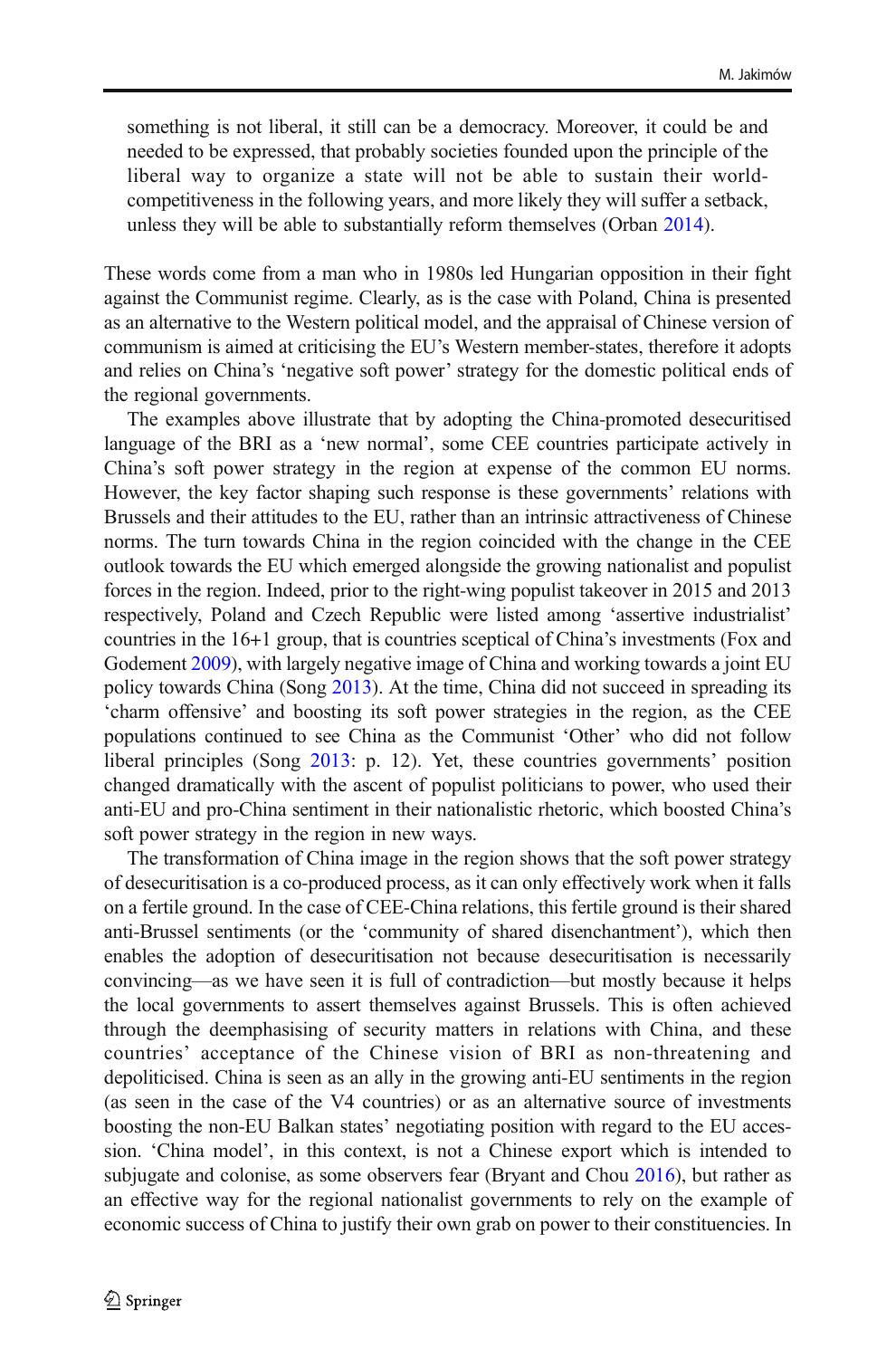that sense, China becomes the tool in 16+1 domestic squabbles as much 16+1 is a tool in China's soft power policy.

### Responding to the desecuritisation/resecuritisation dynamic

This article explored the role of the desecuritisation of the BRI as China's soft power strategy and the consequences of its deployment in the European periphery of CEE. The desecuritisation narratives use linguistic tools of emphasising economics over norms (i.e. 'pragmatic cooperation'), culture over politics (i.e. 'each nation has its own characteristic'), and sovereignty over supranational commitments (i.e. 'mutual respect' and 'non-interference in domestic political affairs') as the foundation of the BRI. Moreover, China spreads its concept of the BRI in a negative sense, by contrasting the lack of political conditionality of its economic investments abroad with the Washington (and Brussels) consensus model. The emphasis on economics, culture and sovereignty combined with negative language builds its soft power strategy of desecuritisation. By exploring the deployment, adoption and co-production of these narratives in CEE, this article pointed out the political consequences of China's soft power engagement in the region. Such co-production of China's soft power strategy of desecuritisation is possible because of China's careful engagement with regional dynamics and historical legacies, but also the particular interests of recipient states. In line with the words of Xi Jinping, who compared China's BRI expansion to 'peaches and plums, [which] do not speak, but they are so attractive that a path is formed below the trees' (Xi 2017), through its promises of economic investments and continuous promotion of its norms in the desecuritised language, China seeks to create a receptive environment for its growing economic and political presence.

It is important to mention that while this article focused on the case of the CEE region, there are similar tendencies of adopting China's desecuritised language and institutions all across peripheral Europe. For instance, the undersecretary of Economic Development of the 2018-elected right-wing Italian government has been vocally supportive of introducing some solutions of the 'China model' of governance in Italy, such as similar public security governance solutions and 'Chinese approach to migration management' (Geraci 2018). Greece has been one of the most vocal defenders of China in the EU; it refrained from signing a joint EU Human Right Declaration in 2017, the first such failure in the EU history. Therefore, the process is not necessarily limited to the 16+1 platform, and should be viewed in a wider context of core-periphery relations in Europe. It is necessary to remember that while China's engagement might spur sub-regional fragmentation, the divisions in Europe are exploited rather than created by China.

The key theoretical finding of the research is that securitisation and desecuritisation should not be seen as positive or negative phenomena respectively. Both serve political purposes, and should be seen in that light, especially when they are portrayed as apolitical. Indeed, both seem to be contingent on one another. If the desecuritisation is so keenly adopted and co-produced solely for pragmatic reasons, how stable and successful can it be in a long-term? The recent debate in CSS indicates that desecuritisation is usually followed by resecuritisation (Floyd 2015: p. 137), or even that desecuritisation can never really happen, because the production of national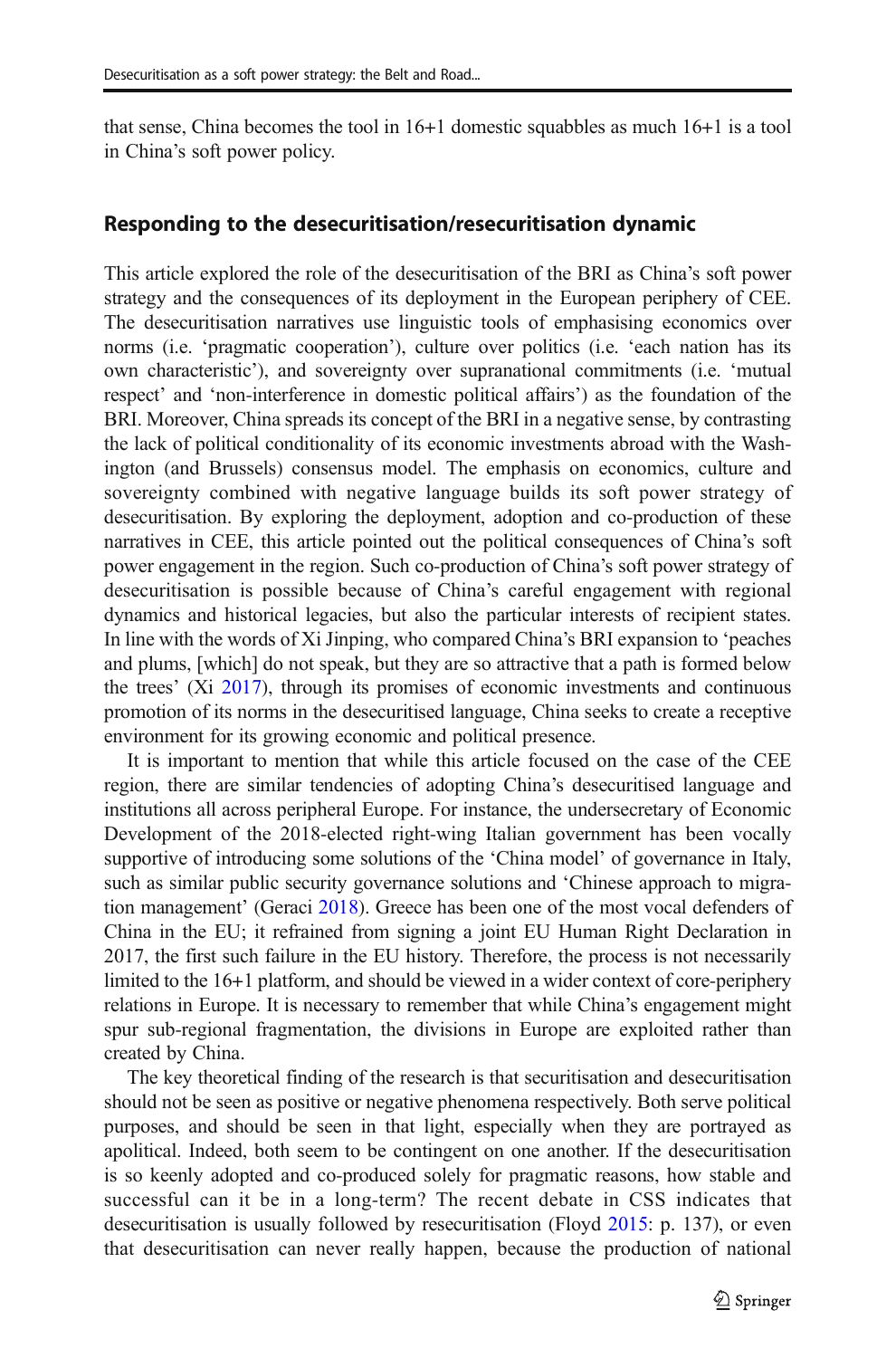identity perpetually requires 'insecurity and the designation of issues and actors as threats to the state' (Behnke 2006: p. 65). Bringing on desecuritisation through speech acts, which are intended to render an issue in non-security terms, is futile: if desecuritisation can be achieved at all, it is through non-speaking of the issue, that is, allowing for its importance and presence to wither away (Behnke 2006: p. 65). Clearly, Behnke's discussion of the futility of desecuritisation resonates well with the case of both Poland and Czech Republic, as they are quick to resecuritise China once the overriding security concerns, such as the need for the US military protection against  $\cdot$ closer threats', such as Russia, are perceived.<sup>7</sup> This propensity to resecuritise also shows that the intended effects of desecuritisation are highly contingent on the stability of the co-production process. Institution-building seems necessary to 'fix' the desecuritisation; therefore, deepening of the current institution-building (such as 16+ 1) might go a long way in creating a truly advantageous perception of China in the region. Yet, in order to avoid the securitisation of such institutions, the EU as a whole must be more actively engaged in the process.

Acknowledgements The author wishes to thank Dragan Pavlićević and John Williams and the three anonymous reviewers for their most insightful comments on the drafts of this paper as well as the participants and audience of the EU-China panel on Central Eastern Europe in 2017 UACES conference in Krakow for their thoughtful remarks, which contributed to the paper's subsequent development.

Open Access This article is distributed under the terms of the Creative Commons Attribution 4.0 International License (http://creativecommons.org/licenses/by/4.0/), which permits unrestricted use, distribution, and reproduction in any medium, provided you give appropriate credit to the original author(s) and the source, provide a link to the Creative Commons license, and indicate if changes were made.

### References

- Aradau C (2004) Security and democratic scene: desecuritization and emancipation. J Int Relat Dev 7(4):388– 413
- Bachulska A, Turcsányi R (2019) Behind the Huawei backlash in Poland and the Czech Republic, The Diplomat, 06 February 2019, Available online: [https://thediplomat.com/2019/02/behind-the-huawei](https://thediplomat.com/2019/02/behind-the-huawei-backlash-in-poland-and-the-czech-republic/?fbclid=IwAR3CacEd5iwOPK12cthr_OElXNaCHmgRRHyfG7CfPoQCyUhuDkl6PrvQAp0)[backlash-in-poland-and-the-czech-republic/?fbclid=IwAR3CacEd5iwOPK12cthr\\_](https://thediplomat.com/2019/02/behind-the-huawei-backlash-in-poland-and-the-czech-republic/?fbclid=IwAR3CacEd5iwOPK12cthr_OElXNaCHmgRRHyfG7CfPoQCyUhuDkl6PrvQAp0) [OElXNaCHmgRRHyfG7CfPoQCyUhuDkl6PrvQAp0](https://thediplomat.com/2019/02/behind-the-huawei-backlash-in-poland-and-the-czech-republic/?fbclid=IwAR3CacEd5iwOPK12cthr_OElXNaCHmgRRHyfG7CfPoQCyUhuDkl6PrvQAp0)
- Behnke A (2006) No way out: desecuritization, emancipation and the eternal return of the political. A reply to Aradau. J Int Relat Dev 9(1):62–69
- Benner T, et al (2018) Authoritarian advance. Responding to China's growing political influence in Europe. Global Public Policy Institute Report, Available online: [https://www.merics.org/sites/default/files/2018-](https://www.merics.org/sites/default/files/2018-02/GPPi_MERICS_Authoritarian_Advance_2018_1.pdf) [02/GPPi\\_MERICS\\_Authoritarian\\_Advance\\_2018\\_1.pdf](https://www.merics.org/sites/default/files/2018-02/GPPi_MERICS_Authoritarian_Advance_2018_1.pdf). Accessed 30 Nov 2018
- Biba S (2014) Desecuritization in China's behavior towards its transboundary rivers: the Mekong River, the Brahmaputra River, and the Irtysh and Ili Rivers. J Contemp China 23(85):21–43
- Bourbeau P, Vuori J (2015) Security, resilience and desecuritization: multidirectional moves and dynamic. Crit Stud Secur 3(3):253–268
- Breslin S (2011) The 'China model' and the global crisis: from Friedrich List to a Chinese mode of governance? Int Aff 87(6):1323–1343

 $\frac{7}{7}$  Poland has recently joined the international securitised response to Huawei by arresting the country's director of the company on the charges of espionage. Similarly, Ye Jianming, the director of CEFC, a privately-owned company, appointed the advisor to Czech president back in 2015, was arrested in 2018 on corruption charges in China, prompting a much more cautious approach to Chinese investments in the country (Bachulska and Turcsányi 2019).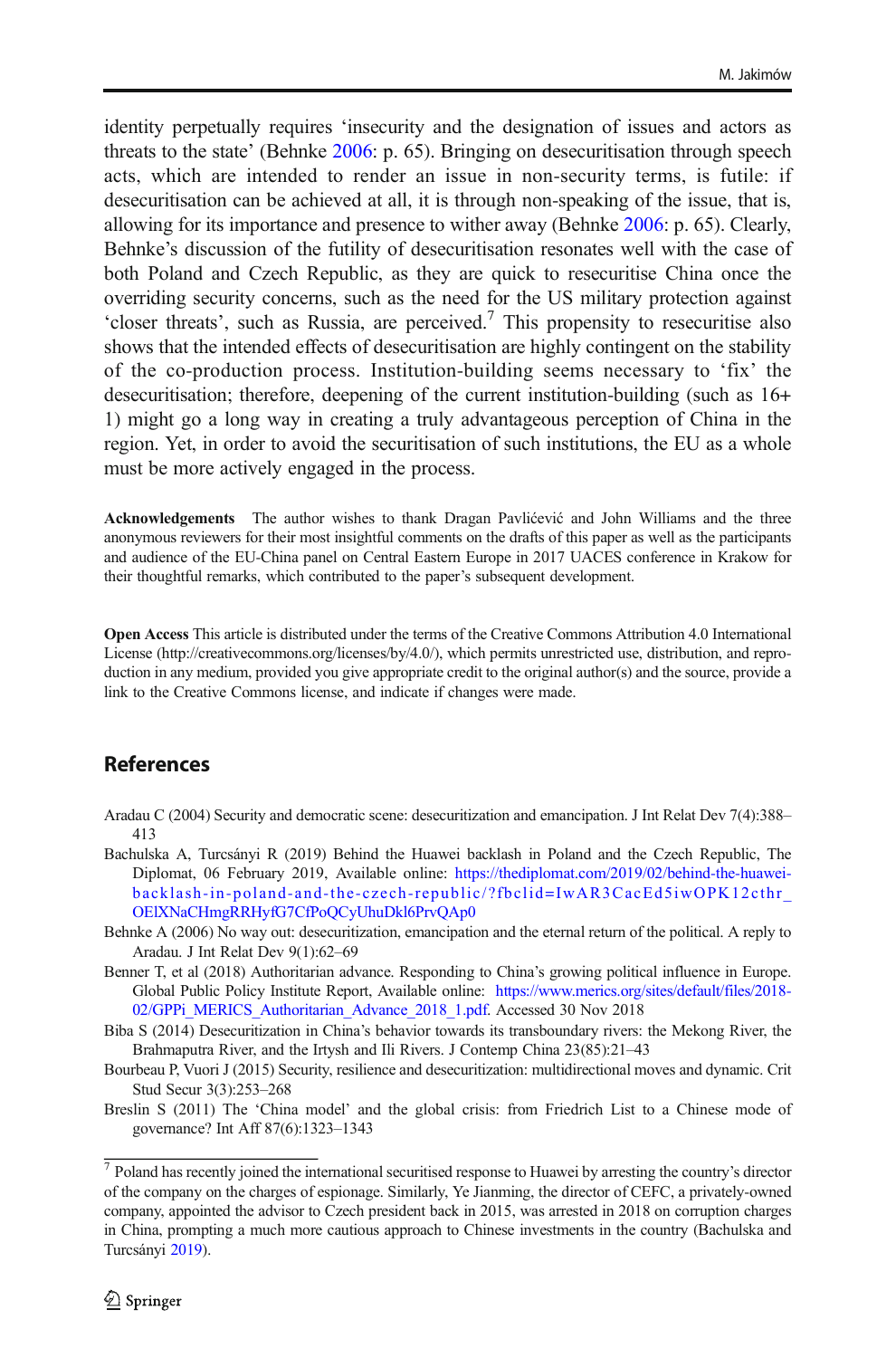Bryant O, Chou M (2016) China's new Silk Road. Autocracy promotion in the new Asian order? Democratic Theory 3(2):114–124

Buzan B, Waever O, de Wilde J (1998) Security: a new framework of analysis. Lynne Reiner, Boulder

- Callahan W (2015) Identity and security in China: the negative soft power of the China dream. Politics 35(3– 4):216–229
- Callahan W (2016) China's "Asian Dream": the Belt and Road Initiative and the new regional order. Asian J Comp Polit 1(3):226–243
- CCTV (2016) Czech President Milos Zeman on China-Czech ties, CCTV, 27 March 2016, Available online: <http://english.cntv.cn/2016/03/27/VIDErzRMqU3S6DkYaTnLx8es160327.shtml>
- Cui S, Li J (2011) (De)securitising frontier security in China: beyond the positive and negative debate. Coop Confl 46(2):144–165
- Danner L (2014) Securitization and de-securitization in the Diaoyu/Senkaku Islands territorial dispute. J Altern Perspect Soc Sci 6(2):219–247
- EPSC (European Political Strategy Centre) (2016) Strategic note 16: engaging China at a time of transition, Available online: https://ec.europa.eu/epsc/file/strategic-note-16-engaging-china-time-transition en . Accessed 24 Nov 2017
- EUCC (European Chamber of Commerce) (2017) China manufacturing 2025. Putting industrial policy ahead of market forces, Available online: [http://www.europeanchamber.com.cn/en/press-releases/2532](http://www.europeanchamber.com.cn/en/press-releases/2532/european_chamber_report_cautions_against_the_negative_aspects_of_china_manufacturing_2025) [/european\\_chamber\\_report\\_cautions\\_against\\_the\\_negative\\_aspects\\_of\\_china\\_manufacturing\\_2025](http://www.europeanchamber.com.cn/en/press-releases/2532/european_chamber_report_cautions_against_the_negative_aspects_of_china_manufacturing_2025) . Accessed 13 Feb 2018
- Floyd R (2015) Just and unjust desecuritization. In: Balzacq T (ed) Contesting security: strategies and logics. Routledge, London
- Fox J, Godement F (2009) A power audit of China-EU relations, European Council on Foreign Relations, Available online: https://www.ecfr.eu/page/-/ECFR12 - A\_POWER\_AUDIT\_OF\_EU-CHINA [RELATIONS.pdf](https://www.ecfr.eu/page/-/ECFR12_-_A_POWER_AUDIT_OF_EU-CHINA_RELATIONS.pdf)
- Gaspers J (2016) Germany wants Europe to help shape China's Belt and Road Initiative, The Diplomat, Published on 17 December 2016, Available at: [https://thediplomat.com/2016/12/germany-wants-europe](https://thediplomat.com/2016/12/germany-wants-europe-to-help-shape-chinas-belt-and-road-initiative/)[to-help-shape-chinas-belt-and-road-initiative/](https://thediplomat.com/2016/12/germany-wants-europe-to-help-shape-chinas-belt-and-road-initiative/) . Accessed 20 Nov 2017
- Geraci M (2018) China and the government of change, Beppegrillo, 11 June 2018, (in Italian), available at: <http://www.beppegrillo.it/la-cina-e-il-governo-del-cambiamento/>
- Godement F, et al (2011) The scramble for Europe, European Council on Foreign Relations report, Available online: [http://www.ecfr.eu/page/-/ECFR37\\_Scramble\\_For\\_Europe\\_AW\\_v4.pdf](http://www.ecfr.eu/page/-/ECFR37_Scramble_For_Europe_AW_v4.pdf). Accessed on 15 December 2018
- Hala M (2018) Europe's new 'Eastern block', Politico, 13 April 2018, Available online: [https://www.politico.](https://www.politico.eu/article/europes-new-eastern-bloc-china-economy-model-belt-road-initiative/) [eu/article/europes-new-eastern-bloc-china-economy-model-belt-road-initiative/](https://www.politico.eu/article/europes-new-eastern-bloc-china-economy-model-belt-road-initiative/). Accessed 30 Nov 2018
- Hansen L (2012) Reconstructing desecuritisation: the normative-political in the Copenhagen school and directions for how to apply it. Rev Int Stud 38:525–546
- Jeffery R (2009) Evaluating the 'China Threat': power transition theory, the successor-state image and the dangers of historical analogies. Aust J Int Aff 63(2):309–324
- Jia, R (贾瑞霞) (2013) Win-win and multi-win an analysis of China-CEE trade cooperation (双赢and多赢—— 解析中国—中东欧国家经贸合作), IREECAS. Available online: <http://euroasia.cass.cn/news/730287.htm> . Accessed 12 Dec 2017
- Kaczmarski M, Jakóbowski J (2015) China-CEE: '16+1' as seen from Beijing (in Polish) The Centre for Eastern Studies 166 (Ośrodek Studiów Wschodnich), 14 April 2015, Available online: [https://www.osw.](https://www.osw.waw.pl/sites/default/files/komentarze_166.pdf) [waw.pl/sites/default/files/komentarze\\_166.pdf](https://www.osw.waw.pl/sites/default/files/komentarze_166.pdf)
- Kaczmarski M, et al (2015) The China/Central and Eastern Europe summit: a new vision of cooperation, new instruments. The Centre for Eastern Studies (Ośrodek Studiów Wschodnich), 02 December 2015, Available online: [https://www.osw.waw.pl/en/publikacje/analyses/2015-12-02/china/central-and-eastern](https://www.osw.waw.pl/en/publikacje/analyses/2015-12-02/china/central-and-eastern-europe-summit-a-new-vision-cooperation-old)[europe-summit-a-new-vision-cooperation-old](https://www.osw.waw.pl/en/publikacje/analyses/2015-12-02/china/central-and-eastern-europe-summit-a-new-vision-cooperation-old)
- Kancelaria Prezydenta RP (2015) President Andrzej Duda's visit to China' (in Polish), 22 November 2015, Available online: [http://www.prezydent.pl/aktualnosci/wizyty-zagraniczne/art,33,w-niedziele-prezydent](http://www.prezydent.pl/aktualnosci/wizyty-zagraniczne/art,33,w-niedziele-prezydent-andrzej-duda-udaje-sie-z-wizyta-do-chin.html)[andrzej-duda-udaje-sie-z-wizyta-do-chin.html](http://www.prezydent.pl/aktualnosci/wizyty-zagraniczne/art,33,w-niedziele-prezydent-andrzej-duda-udaje-sie-z-wizyta-do-chin.html)
- Karásková I, et al (2018) Central Europe for sale: the politics of China's influence, National Endowment for Democracy Policy Paper 03, available online: [https://www.amo.cz/wp-content/uploads/2018/04/AMO\\_](https://www.amo.cz/wp-content/uploads/2018/04/AMO_central-europe-for-sale-the-politics-of-chinese-influence.pdf) [central-europe-for-sale-the-politics-of-chinese-influence.pdf](https://www.amo.cz/wp-content/uploads/2018/04/AMO_central-europe-for-sale-the-politics-of-chinese-influence.pdf) . Accessed 5 Dec 2018
- Kavalski E (2013) The struggle for recognition of normative powers: normative power Europe and normative power China in the context. Coop Confl 48(2):247–267
- Kerr D (2015) China's search for normative power and the possibilities of the Asian century. In: Gaskarth J (ed) China, India and the future of international society. Rowman & Littlefield, Lanham, pp 105–128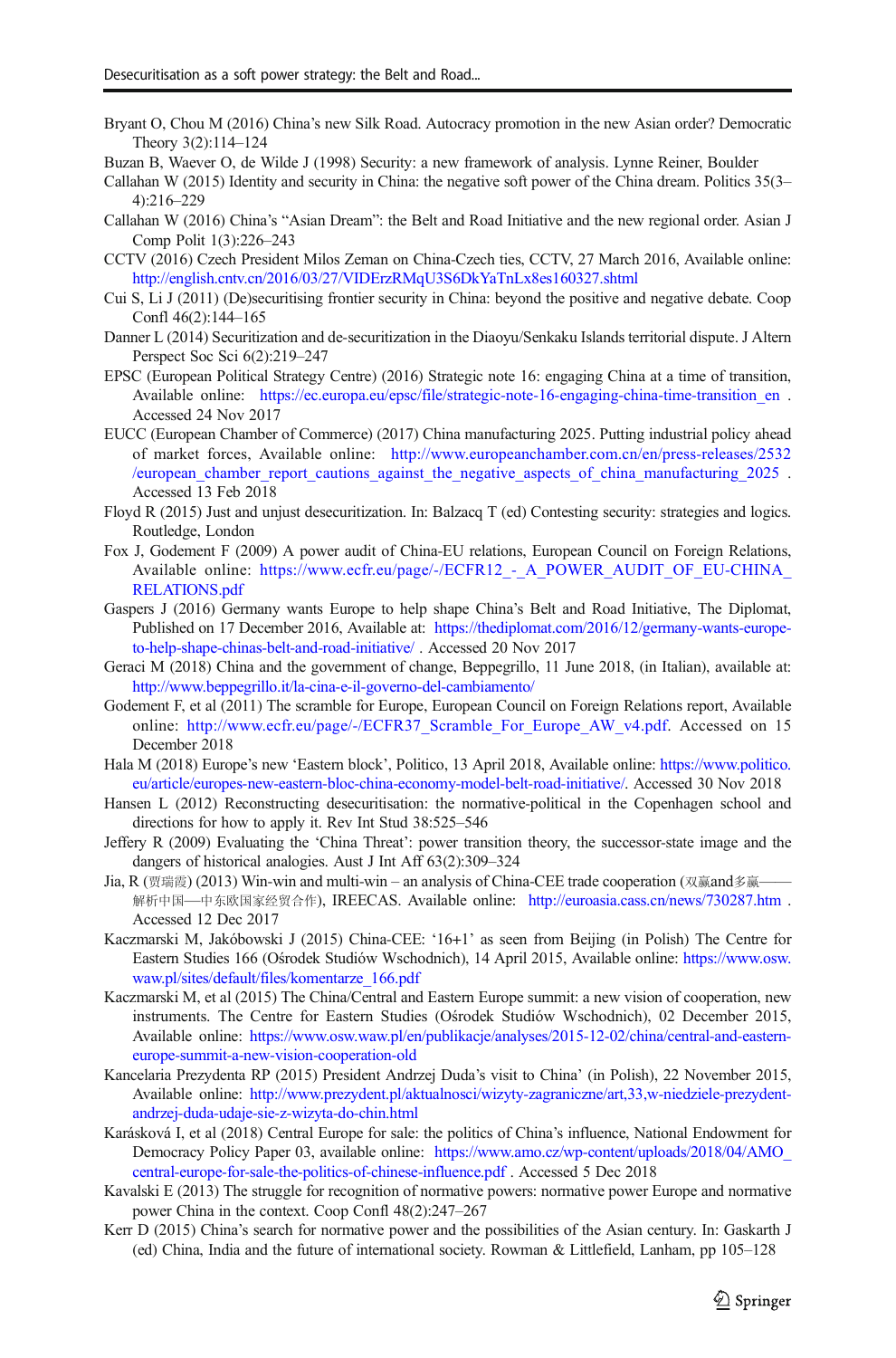- Kowalski B (2017) China's foreign policy towards Central and Eastern Europe: the '16+1' format in the South-South cooperation perspective. Cases of the Czech Republic and Hungary. Camb J Eurasian Stud 2017:1. <https://doi.org/10.22261/7R65ZH>
- Kynge J, Peel M (2017) Brussel rattled as China reaches out to Eastern Europe, Financial Times, 27 November 2017, Available online: <https://www.ft.com/content/16abbf2a-cf9b-11e7-9dbb-291a884dd8c6>
- Le Corre P (2016) What China's checkbook diplomacy means for Europe, Politico, 5 December 2016, Available online: <http://www.politico.eu/article/what-chinas-checkbook-diplomacy-means-for-europe/>
- Li K (2017) Speech by Chinese PM Li Keqiang at the 16+1 summit in Budapest, Delfi. The Lithuanian Tribune, 30 November 2017, Available online: [https://en.delfi.lt/lithuania/foreign-affairs/speech-by](https://en.delfi.lt/lithuania/foreign-affairs/speech-by-chinese-pm-li-keqiang-at-the-161-summit-in-budapest.d?id=76507837)[chinese-pm-li-keqiang-at-the-161-summit-in-budapest.d?id=76507837](https://en.delfi.lt/lithuania/foreign-affairs/speech-by-chinese-pm-li-keqiang-at-the-161-summit-in-budapest.d?id=76507837)
- Liu Z (刘作奎) (2014) The role of China-CEE in the construction of Silk Road's Economic Belt' ('中东欧在丝绸 之路经济带建设中的作用', 国际问题研究') Beijing: China Institute of International Studies (CIIS) (北京: 中国 国际问题研究院)
- Liu Z (刘作奎) (2016) The direction of Polish Foreign Policy and Sino-Polish relations ('波兰的外交政策走向与 中波关系'), China and the World (中国与世界). 7:24–27
- Liu Z (刘作奎), Chen S (陈思杨) (2017) Risks of and responses to the construction of One Belt One Road Euroasian Economic Corridor (一带一路'欧亚经济走廊建设面临的风险与应对'), Int Econ Rev (国际经济评论), 2017年第2期: 28–35
- Liu Z (刘作奎), Golik K (卡塔里娜 高里克) (2016) The Origins and prospect of the Polish constitutional crisis in 2015 and its impact on Sino-Polish relations. ('2015 年波兰宪法危机根源, 前景及对中波系影响分析'), Eur Res (欧洲研究) 年2期: 106–120
- Long J (龙静) (2014) China-CEE relations: development, challenges and countermeasures ('中国与中东欧国家关 系:发展, 挑战及对策'), Research on International Issues (国际问题研究)', Beijing: China Institute of International Studies (CIIS) (北京: 中国国际问题研究院)
- Long J (龙静) (2016) The opportunities and challenges of the One Belt One Road promotion in the Central-Eastern European region ('一带一路'倡议在中东欧地区的机遇和挑战'), Eur Obs (欧洲观察) 年第6期: 1–20
- Matura T (2019) The myth of Belt and Road in Central and Eastern Europe, Panda Paw Dragon Claw, 5 May 2019, Available online: [https://pandapawdragonclaw.blog/2019/05/05/the-myth-of-the-belt-and](https://pandapawdragonclaw.blog/2019/05/05/the-myth-of-the-belt-and-road-in-central-and-eastern-europe)[road-in-central-and-eastern-europe](https://pandapawdragonclaw.blog/2019/05/05/the-myth-of-the-belt-and-road-in-central-and-eastern-europe)
- MOFA (Ministry of Foreign Affairs) (2015) Li Keqiang delivers speech at China-EU Business Summit, stressing to work together for new progress in China-EU relations, Ministry of Foreign Affairs of People's Republic of China, 30 June 2015, Available online: [http://www.fmprc.gov.cn/mfa\\_eng/topics\\_665678](http://www.fmprc.gov.cn/mfa_eng/topics_665678/lkqcxdsqczgomldrhwbsfblsdfgjxzsfwbfwjjhzyfzzzzb/t1278051.shtml) [/lkqcxdsqczgomldrhwbsfblsdfgjxzsfwbfwjjhzyfzzzzb/t1278051.shtml](http://www.fmprc.gov.cn/mfa_eng/topics_665678/lkqcxdsqczgomldrhwbsfblsdfgjxzsfwbfwjjhzyfzzzzb/t1278051.shtml)
- NDRC (National Development and Reform Commission) (2015) Vision and actions on jointly building silk road economic belt and 21-st century maritime silk road, 28 March 2015, Available online: [http://en.ndrc.](http://en.ndrc.gov.cn/newsrelease/201503/t20150330_669367.html) [gov.cn/newsrelease/201503/t20150330\\_669367.html](http://en.ndrc.gov.cn/newsrelease/201503/t20150330_669367.html)
- Nye J (1990) Soft power. Foreign Policy 80:153–171
- Orban V (2014) Speech at the XXV Balvanyos Free Summer University and Youth Camp, Baile Tusnad (Tusnadfurdo), 26 July 2014, Available online: [http://budapestbeacon.com/public-policy/full-text-of](http://budapestbeacon.com/public-policy/full-text-of-viktor-orbans-speech-at-baile-tusnad-tusnadfurdo-of-26-july-2014/10592)[viktor-orbans-speech-at-baile-tusnad-tusnadfurdo-of-26-july-2014/10592](http://budapestbeacon.com/public-policy/full-text-of-viktor-orbans-speech-at-baile-tusnad-tusnadfurdo-of-26-july-2014/10592)
- Orban V (2016) Victor Orban's speech at the conference 'China-CEE Political Parties Dialogue', 6 October 2016, Available online: [http://www.miniszterelnok.hu/viktor-orbans-speech-at-the-conference-china-cee](http://www.miniszterelnok.hu/viktor-orbans-speech-at-the-conference-china-cee-political-parties-dialogue/)[political-parties-dialogue/](http://www.miniszterelnok.hu/viktor-orbans-speech-at-the-conference-china-cee-political-parties-dialogue/)
- Pavlićević D (2018) China Threat' and 'China Opportunity': politics of dreams and fears in China-Central and Eastern European relations. J Contemp China 27(113):688–702
- Pepe JM (2017) China's inroads into Central, Eastern and South Eastern Europe: implications for Germany and the EU', DGAP-Analyse 3, Available online: [https://www.ssoar.](https://www.ssoar.info/ssoar/bitstream/handle/document/56045/ssoar-2017-pepe-Chinas_Inroads_into_Central_Eastern.pdf) [info/ssoar/bitstream/handle/document/56045/ssoar-2017-pepe-Chinas\\_Inroads\\_into\\_Central\\_Eastern.](https://www.ssoar.info/ssoar/bitstream/handle/document/56045/ssoar-2017-pepe-Chinas_Inroads_into_Central_Eastern.pdf) [pdf](https://www.ssoar.info/ssoar/bitstream/handle/document/56045/ssoar-2017-pepe-Chinas_Inroads_into_Central_Eastern.pdf). Accessed on 12 December 2017
- Poggetti, Lukrezia. 2017. 'One China One Europe? German Foreign Minister's Remarks Irk Beijing', The Diplomat, 9 September 2019, Available at: [https://thediplomat.com/2017/09/one-china-one-europe](https://thediplomat.com/2017/09/one-china-one-europe-german-foreign-ministers-remarks-irk-beijing/)[german-foreign-ministers-remarks-irk-beijing/](https://thediplomat.com/2017/09/one-china-one-europe-german-foreign-ministers-remarks-irk-beijing/) Accessed on 28 October 2018
- Pu X (2012) Socialisation as a two-way process: emerging powers and the diffusion of international norms. Chin J Int Polit 5:341–367
- Radio Televizija Srbije (2017) Nedimović: Chinese market a huge chance for agriculture (Nedimović:Tržište Kine velika šansa za poljoprivredu), Radio Televizija Srbije, 17 January 2017, Available online: [http://www.rts.rs/page/stories/sr/story/13/ekonomija/2595971/nedimovic-trziste-kine-velika-sansa-za](http://www.rts.rs/page/stories/sr/story/13/ekonomija/2595971/nedimovic-trziste-kine-velika-sansa-za-poljoprivredu.html)[poljoprivredu.html](http://www.rts.rs/page/stories/sr/story/13/ekonomija/2595971/nedimovic-trziste-kine-velika-sansa-za-poljoprivredu.html)